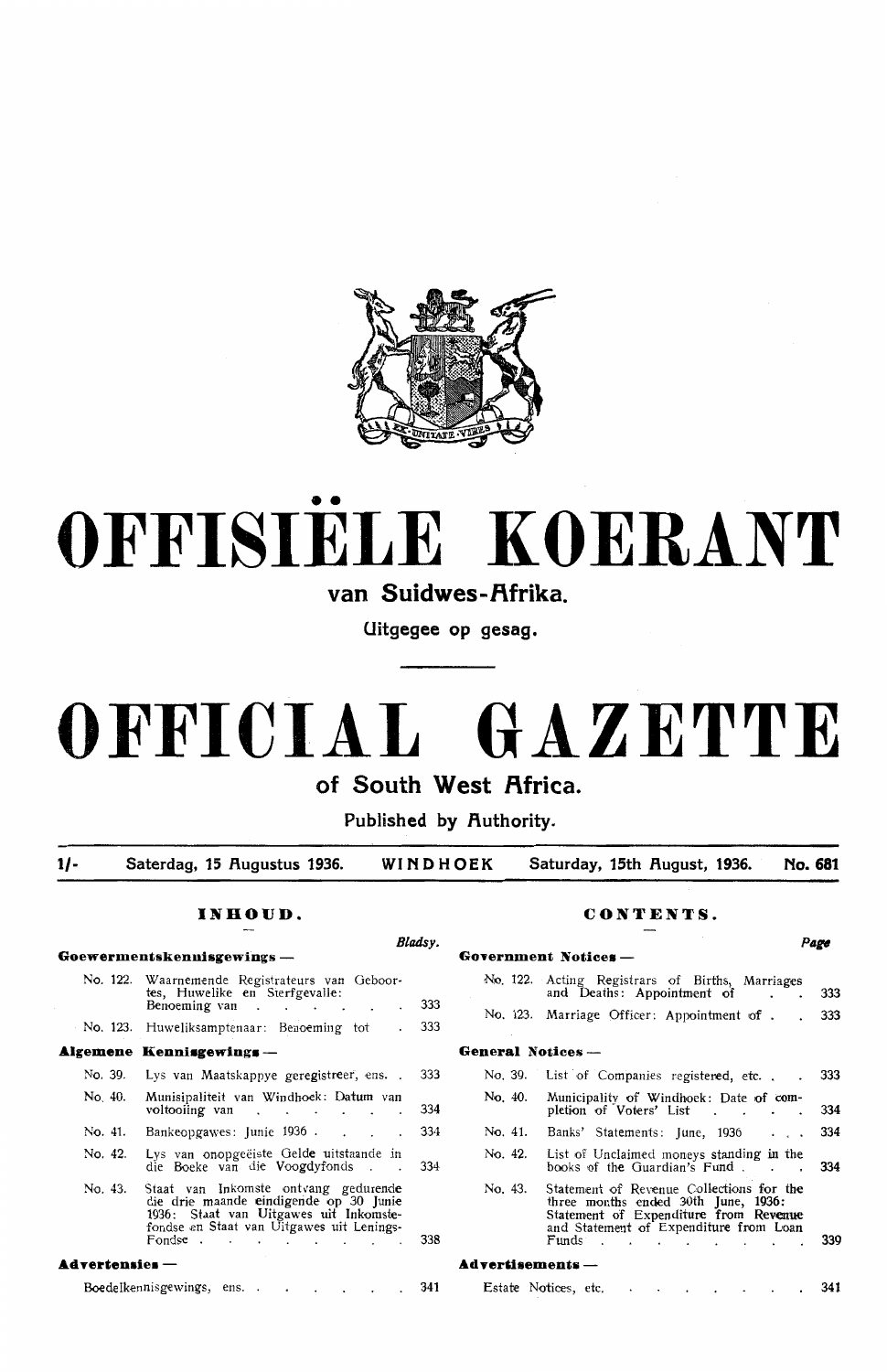# Goewermentskennisgewings.

Die volgende Goewermentskennisgewings word vir algemene informasie gepubliseer.

> f. P. COURTNEY CLARKE, *Sekretaris vir Suidwes-Afrika.*

Kantoor van die Administrateur, Windhoek,

No. 122.] [ 15 Augustus 1936. No. 122.] [ 15th August, 1936.

WAARNEMENDE REGISTRATEURS VAN GEBOORTES,<br>HUWELIKE EN STERFGEVALLE: BENOEMING VAN. HUWELIKE EN STERFGEVALLE:

Dit het die Administrateur behaag om, ooreenkomstig<br>die voorsienings van artikel *een,* subartikel (1) van "De Wet op die Registratie van Geboorten, Huweliken en Sterfgevallen, 1923'' (Wet No. 17 van 1923), van die Unie Parle-<br>ment, soos gewysig en op Suidwes-Afrika toegepas deur "De Registratie van Geboorten, Huweliken en Sterfgevallen Proklamatie 1923'' (Proklamasie No. 38 van 1923), om die vol-<br>gende aanstellings te maak, ingaande vanaf 1 Julie 1936:—

- (a) Mnr. ANDREW PETRUS DU TOIT, as Waarnemen-<br>de Registrateur van Geboortes, Huwelike en Sterfgevalle vir die Gebied van Suidwes-Afrika, van tyd tot tyd, wanneer nodig, gedurende die afwesigheid op ver-<br>lof of diens van Mnr. H. B. Parsons; en
- (b) Mnr. CHARLES PIETER VAN NIEKERK, as Waarnemende Registrateur van Geboortes, Huwelike en Sterfgevalle vir die Gebied van Suidwes-Afrika, van tyd tot tyd, wanneer nodig gedurende die afwesigheid op<br>verlof of diens van beide Mnre. H. B. Parsons en<br>A. P. Du Toit.

T

# HUWELIKSAMPTENAAR: BENOEMING TOT..

Dit het die Administrateur behaag om, ooreenkomstig artikel *vyf*, subartikel (2), van "De Huweliksvoltrekkings Proklamatie 1920" (Proklamasie No. 31 van 1920), die benoeming van GEORGE ERNST CARL BOHLMANN van die Magistraatskantoor, Otjiwarongo, tot 'n Huweliksamptenaar vir die voltrekking van 'n huwelik te Otjiwarongo op 4 Augustus 1936, goed te keur.

# **Algemene Kennisgewings.**

# ( No. 39 van 1936.)

Die volgende besonderhede in verband met die registrasie **van** Maatskappye word vir algemene informasie gepubliseer.

# P. S. LAMBRECHTS *Registrateur van Maatskappye.*

**MR.R.TSKR.PPYE GEREGISTREER.** 

Registrasiekantoor vir Maatskappye, Windhoek, 4 Augustus 1936.

**Government Notices.** 

The following Government Notices are published for general information.

> F. P. COURTNEY CLARKE, Secretary for South West Africa.

Office of the Administrator, Windhoek.

ACTING REGISTRARS Of BIRTHS, MARRIAGES AND DEATHS: APPOINTMENT OF.

The Administrator has been pleased, under the provisions of section *one*, sub-section (1) of the Births, Marriages and Deaths Registration Act,  $1923'$  (Act No. 17 of 1923), of the Union Parliament, as amended and applied to South West Africa by the Births, Marriages and Deaths Registra-tion Proclamation, 1923 (Proclamation No. 38 of 1923), *to*  make the following appointments with effect from the 1st  $july$ , 1936:-

- (a) Mr. ANDREW PETRUS DU TOIT, as Acting Regis- trar of Births, Marriages and Deaths for the Territory of South West Africa, from time to time whenever neoessary during the absence on leave or duty of Mr. H. B. Parsons; and
- (b) the appointment of Mr. CHARLES PIETER VAN NIEKERK, as Acting Registrar of Births, Marriages and Deaths for the Territory of South West Africa, from time to time whenever necessary during the absence on leave or duty of both Messrs. H. B. Parsons and A. P. Du Toit.

No. 123.] [15 Augustus 1936. No. 123.] [ 15th August, 1936.

MARRIAGE OFFICER: APPOINTMENT OF.

The Administrator has been pleased, in terms of section *five,* sub-section (2), of the Solemnization of Marriages Proclamation, 1920 (Proclamation No. 31 of 1920), to approve of the appointment of GEORGE ERNST CARL BOHL-MANN of the Magistrate's Office, Otjiwarongo, as a Mar-<br>riage Officer for the solemnization of a marriage at Otji-<br>warongo on the 4th August, 1936.

# **General Notices.**

# (No. 39 of 1936.)

The following particulars *in* regard to the registration of Compaaies are published for general information.

> P. S. LAMBRECHTS, *Registra,* cf *Companies.*

Companies Registration Offioe, Windhoek, 4th August, 1936.

**COMPR.NIES REGISTERED.** 

Naam van Maatskappy Adres Datum van Registrasie

| No. | Naam van Maatskappy<br>Name of Company.        | Adres<br>Address                            | Datum van Registrasie<br>Date of Registration | Kapitaal — Capital        |
|-----|------------------------------------------------|---------------------------------------------|-----------------------------------------------|---------------------------|
| 170 | United Agency Company<br>(Proprietary) Limited | Erf No. 127,<br>Goering Street,<br>Windhoek | 17/7/1936                                     | £ $1,000/$ - $\leftarrow$ |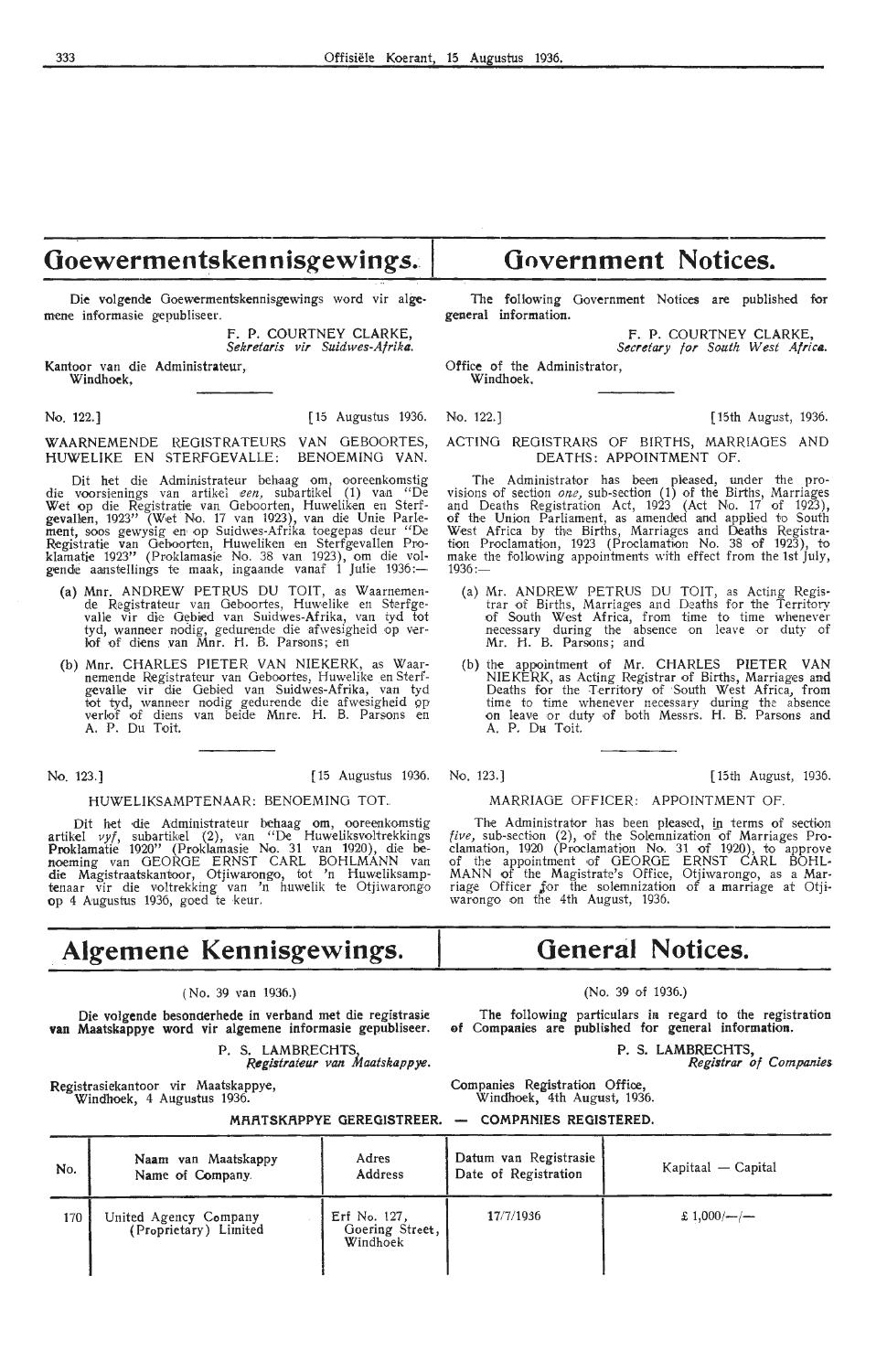# (No. 40 van 1936.) (No. 40 of 1936.)

ttiermee word vir algemene inligting bekendgemaak dat Sy Edele die Administrateur opdrag gegee het, ooreenkomstig subartikel (2) van Artikel *veertig* van die Munisipale Ordonnansie No. 24 van 1935, dat die Kieserslys van die Wind-<br>hoekse Munisipaliteit op of voor die 13de dag van Augustus 1936 klaargemaak moet word.

It is notified for general information that His Honour the Administrator has, in terms of sub-section (2) of Section *forty* of the Municipal Ordinance No. 24 of 1935, directed that the Voters' List for the Municipality of Windhoek shall<br>be completed on or before the 13th day of August, 1936.

# (No. 41 van/of 1936.)

BANKEOPGAWE, JUNE 1936, INGEVOLGE ARTIKEL 7 VAN PROKLAMASIE No. 29 van 1930, DIE BANKE-PROKLAMASIE 1930.

5ANKS' STATEMENT, JUNIE, 1936, IN TERMS OF SECTION 7 OF PROCLAMATION NO. 29 OF 1930, THE BANKS PROCLAMATION, 1930.

|                                                                                                                                            | Verpligtings teenoor die Publiek in<br>Suidwes - Afrika<br>Liabilities to the Public in S.W. Africa |                                               |                                                                                                                                                                                           |                               | Kontant Geldreserwes in S.W.-Afrika<br>Cash Reserves in South West Africa |                               |                                                                                                         |                                                                                                                           |                                                                                                                                                                       |                               |
|--------------------------------------------------------------------------------------------------------------------------------------------|-----------------------------------------------------------------------------------------------------|-----------------------------------------------|-------------------------------------------------------------------------------------------------------------------------------------------------------------------------------------------|-------------------------------|---------------------------------------------------------------------------|-------------------------------|---------------------------------------------------------------------------------------------------------|---------------------------------------------------------------------------------------------------------------------------|-----------------------------------------------------------------------------------------------------------------------------------------------------------------------|-------------------------------|
| BANK                                                                                                                                       | Opvorder-<br>bare<br>Demand                                                                         | Depositos ens. / Deposits etc.<br>Tyd<br>Time | Banknote uit- <br>gereik in en<br>betaalb.in die<br>Gebied<br>S.W. Afrika<br>in omloop.<br>Bank notes<br>issued in and<br>payable in the<br>Territory of<br>S.W.Africa<br>in circulation. | <b>TOTAAL</b><br><b>TOTAL</b> | Gemunte<br>Goud<br>Gold Coin                                              | Pasmunt<br>Subsidiary<br>Coin | Note van die<br>Suid-<br>Afrikaanse<br>Reserwe-<br>bank.<br>South Africa<br>Reserve<br><b>BankNotes</b> | Note van<br>ander Banke<br>wat in S.W.-<br>Afrika uit-<br>gereik is.<br>Notes of<br>other Banks<br>S. W. Africa<br>issue. | Voorskotte en<br>Diskontos in<br>Suidwes - Afrika<br>Advances and<br>Discounts in<br>South West Africa<br>Voorskotte<br>Advances<br>£<br>£<br>£<br>320,353<br>245,165 | <b>Diskontos</b><br>Discounts |
| The Standard Bank of South<br>Africa, Limited<br>$\sim$ $\sim$ $\sim$ $\sim$ $\sim$<br>Barclays Bank (Dominion,<br>Colonial and Overseas). | £<br>518,615<br>288,354                                                                             | £<br>15,018<br>15,793                         | £<br>112,463<br>124,037                                                                                                                                                                   | £<br>646,096<br>428,184       | £<br>17<br>210                                                            | £<br>8,842<br>6,071           | £<br>1,728<br>1,006                                                                                     | 36,782<br>27,378                                                                                                          |                                                                                                                                                                       | 49,744                        |

### (No. 42 van. 1936.)

Lys van onopgeeiste Gelde uitstaande in die Voogdy-<br>fonds op krediet van persone onbekend of nie wonende nie en wat geen bekende wettelike verteenwoordiger in Suidwes-Afrika het nie.

AUe belanghebbende · persone word uitgenodig om hulle eise aan hierdie kantoor voor te lê<sub>v</sub> aanhalende Register en<br>Folio, soos hieronder aangetoon, en ondersteun deur al die<br>nodige bewyse van verwantskap of eiendom, soos die geval mag wees.

> J. M. M. COMMAILLE, Meester van die Hooggeregshof.

(No. 42 of 1936.)

List of unclaimed moneys standing in the books of the Guardian's Fund to the credit of persons unknown or not residing, and not having any known legal representative, in South West Africa.

All persons interested are invited to submit their claims to this offioe, quoting the Register and Folio; as given here, supported by the requisite proof of kindred or ownership as the case may be.

> J. M. M. COMMAILLE, Master of the High Oourt.

Meester se kantoor, Windhoek, S.W.A., 24 Julie 1936.

> A. AFWESIGE, UITLANDSE EN ONBEKENDE ERFGENAME. A. ABSENT, FOREIGN AND UNKNOWN HEIRS.

Master's Office,

Windhoek, S.W.A., 24th July, 1936.

| Bladsy / Folio |                                                                                                                                          | Naam van Boedel.<br>Name of Estate.                                                                                                                                                                                                                                                                                                                                                                                                                                                                                           | Aan Wie Skuldig.<br>To whom due.                                                                                                                                                                                                                                                                                                                     | Bedrag.<br>Amount.                                                                                                                                                                                                                                                                                                                                                                                                                                                                         |
|----------------|------------------------------------------------------------------------------------------------------------------------------------------|-------------------------------------------------------------------------------------------------------------------------------------------------------------------------------------------------------------------------------------------------------------------------------------------------------------------------------------------------------------------------------------------------------------------------------------------------------------------------------------------------------------------------------|------------------------------------------------------------------------------------------------------------------------------------------------------------------------------------------------------------------------------------------------------------------------------------------------------------------------------------------------------|--------------------------------------------------------------------------------------------------------------------------------------------------------------------------------------------------------------------------------------------------------------------------------------------------------------------------------------------------------------------------------------------------------------------------------------------------------------------------------------------|
| A.F. & U.H.    | 5<br>6<br>9<br>9<br>9<br>10<br>11<br>11<br>12<br>12<br>12<br>13<br>15<br>17<br>19<br>19<br>20<br>20<br>23<br>$\frac{23}{23}$<br>24<br>24 | Pretorius, Willem<br>Keraitisch, Eduard<br>Gunter, Albert<br>Ahnert, Paul<br>Reichardt, Johannes<br>Schalkwyk, van, Gisbert<br>Truter, Jacobus Hendrik<br>do.<br>do.<br>Matthew, James (alias Johnny)<br>Picardi, Kurt<br>Ferreira, Charles Hindre<br>Foelschow, Anna<br>Mangiaudi, Dominico<br>Zoffzig, Hermann<br>Smith, William (alias Howe or Hough)<br>Knapp, Hermann Emil<br>Robbertson, Daniel Junos<br>Fischer, Wilhelm<br>Scholz, Joseph Richard<br>Mallwitz, August<br>Sabatta, Edward William<br>Lischinsky, Anton | Unknown Heirs/Onbekende Erfgename<br>٠do.<br>do.<br>do.<br>do.<br>do.<br>Truter, Frederik Jacobus Christoffel<br>Smit, Hendrik Jacobus<br>Lally, Jacoba Hendrika (nee Smit)<br>Unknown Heirs/Onbekende Erfgename<br>do.<br>do.<br>do.<br>do.<br>do.<br>do.<br>do.<br>do.<br>do.<br>do.<br>do.<br>Sabatta, Annie<br>Unknown Heirs/Onbekende Erfgename | £<br>d<br>s<br>14 16<br>-0<br>78<br>19<br>$\overline{2}$<br>10<br>30 15<br>$\theta$<br>12<br>$\bf{0}$<br>$\bf{0}$<br>12 11<br>4<br>5<br>$\overline{2}$<br>$\mathbf 2$<br>2<br>$\,2\,$<br>$\bf 2$<br>$\mathbf{2}$<br>15<br>11<br>3<br>6<br>$\Omega$<br>$\overline{5}$<br>52<br>33<br>$\theta$<br>12<br>5<br>10<br>13<br>7<br>10<br>$\overline{2}$<br>14<br>3<br>7<br>85<br>$\overline{4}$<br>88<br>$\mathbf{2}$<br>$\theta$<br>45<br>13<br>2<br>50<br>8<br>0<br>$\Omega$<br>12<br>8<br>2 18 |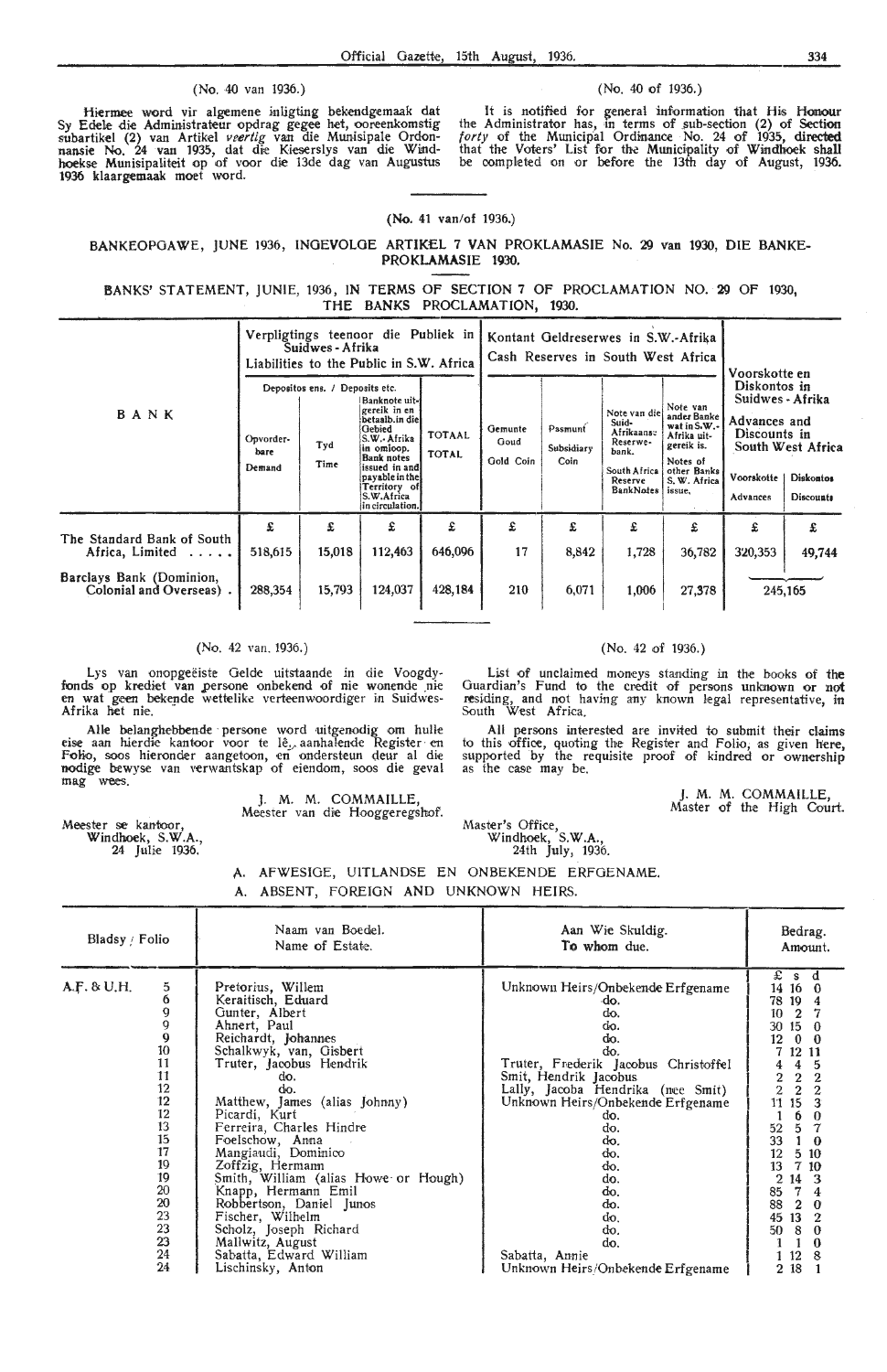| 24<br>25<br>27<br>28<br>29<br>29                                                                                                                                                                                                                         | Stremmer, Frieda Emma Wilhelmine,<br>born Gehraus<br>Eyre, Edward<br>Theron, Daniel Jacobus<br>Botha, David Hercules<br>Brenner, Karl<br>Hartmann, Fritz                                                                                                                                                                                                                                                                                                                                                                                                                                                                                                                                                                                                                                                                                                                                          |  |
|----------------------------------------------------------------------------------------------------------------------------------------------------------------------------------------------------------------------------------------------------------|---------------------------------------------------------------------------------------------------------------------------------------------------------------------------------------------------------------------------------------------------------------------------------------------------------------------------------------------------------------------------------------------------------------------------------------------------------------------------------------------------------------------------------------------------------------------------------------------------------------------------------------------------------------------------------------------------------------------------------------------------------------------------------------------------------------------------------------------------------------------------------------------------|--|
| 31<br>34<br>34<br>35<br>36<br>36<br>36<br>37<br>37<br>38<br>39<br>39<br>40<br>43<br>43<br>44<br>44<br>-45<br>45<br>46<br>46<br>46<br>47<br>100<br>102.<br>102<br>102<br>103<br>104<br>104<br>107<br>109<br>109<br>110<br>111<br>112<br>112<br>113<br>114 | Rogge, Rudolf<br>Roeder, Gustav<br>Goebel, Alfred<br>Hubert, Wilhelm Johannes Josef<br>Notke, Max<br>Ahrends, David<br>Ludtke, Hugo<br>Schmidt, Fritz<br>Klass, von, Egon<br>Dorndorf, Otto<br>Wall, Robert Gabriel<br>Crayton, Fred<br>Stramis, Ignaz<br>Gabriel, Robert<br>Hendricks, Charley<br>Jacobitz, Julius<br>do.<br>do.<br>Geldenbloem, John<br>Reichardt or Reichart, Franz<br>Klerk de, Annie Caroline<br>Klerk de, Annie Caroline<br>Wilson, Samuel<br>Gauwerky, Richard<br>Anderson, Andries Hendrik<br>Summers, John Richard Kilping<br>Van der Meulen, Abraham<br>Lusse, Jan F. R.<br>Franz, Johann<br>Napoli<br>Klerk de Annie Caroline<br>Bartenbach, Karl Wilhelm<br>Hessels, Jan Frederik<br>Droste, Carl Wilhelm Eduard<br>Anderson, William<br>Venuleth, Adelheid Carola Francisca<br>Vilma Antonia<br>Finkeldeh, Rosa<br>Austin, Edward Albert<br>Davids, Johannes Jacobus |  |
|                                                                                                                                                                                                                                                          |                                                                                                                                                                                                                                                                                                                                                                                                                                                                                                                                                                                                                                                                                                                                                                                                                                                                                                   |  |

Pittfield, Robert Walker

Holst, Johann Rudolf August

Kahlen, Ludwig<br>van der Merwe, Wouter Jacobus Trieb, Albert Rudolf Wilhelm Solomon, Jan

Bauer, Karl

Aploon, Thomas

le Roux, Appollus

| Unknown Heirs/Onbekende Erfgename                         | ľ<br>2<br>0                                         |
|-----------------------------------------------------------|-----------------------------------------------------|
| do.<br>Brenner, Gertruida                                 | 7<br>14<br>$\frac{2}{6}$<br>17<br>2                 |
| of / Onbekende Erf-<br>Unknown<br>Heirs                   |                                                     |
| gename van Johanna Hartmann<br>Nowogen, Johanna nee Rogge | 18<br>7<br>0<br>7<br>$\bf{0}$<br>2                  |
| Unknown Heirs/Onbekende Erfgename                         | 9<br>9<br>6                                         |
| do.                                                       | 9<br>1<br>13                                        |
| do.<br>do.                                                | 6<br>3<br>9<br>8<br>10<br>1                         |
| do.                                                       | $\mathbf{1}$<br>$\mathbf 2$<br>6                    |
| do.                                                       | $\boldsymbol{2}$<br>63<br>$\bf{0}$                  |
| do.<br>The estate / die boedel                            | $\overline{5}$<br>15<br>13<br>6<br>7<br>19          |
| Unknown Heirs/Onbekende Erfgename                         | 6<br>18<br>6                                        |
| do.                                                       | 5<br>4<br>1                                         |
| do.<br>Stramis,<br>Ignaz                                  | 4<br>3<br>3<br>8<br>28<br>10                        |
| Gabriel, Saul                                             | 15<br>З<br>10                                       |
| Unknown Heirs/Onbekende Erfgename                         | 0<br>18<br>6                                        |
| Jacobitz, Catharina                                       | 9<br>4<br>0<br>4<br>10                              |
| Eva, Florence<br>Eva, Robert                              | $\frac{2}{2}$<br>4<br>10                            |
| Unknown Heirs/Onbekende Erfgename                         | $\boldsymbol{2}$<br>16<br>10                        |
| do.<br>Warradine, Theresa, nee Barnes                     | 10 17<br>1<br>10<br>1                               |
| Gerlag, Lily, nee Barnes                                  | $\frac{5}{5}$<br>1<br>10                            |
| Unknown Heirs/Onbekende Erfgename<br>Gauwerky, Friedrich  | 6<br>3 17<br>3<br>14 11                             |
| Britz, Wessel Andries                                     | 11<br>286 13                                        |
| Unknown Heirs/Onbekende Erfgename                         | 7<br>8<br>44                                        |
| do.<br>Nieuwenhuizen, Maria Margaretha                    | 9<br>13<br>3<br>9<br>17<br>11                       |
| Unknown Heirs/Onbekende Erfgename                         | $9.15 - 6$                                          |
| do.<br>Barnes, Cyril                                      | $\boldsymbol{0}$<br>20<br>6<br>1<br>$1 \t11$        |
| Unknown Heirs/Onbekende Erfgename                         | .8, 13.                                             |
| do.                                                       | $\overline{0}$<br>9<br>0.11                         |
| do.<br>do.                                                | 9953<br>17<br>1                                     |
|                                                           |                                                     |
| do.<br>do.                                                | 33<br>11<br>$\theta$<br>$\overline{2}$<br>635<br>16 |
| do.                                                       | 3<br>19<br>28                                       |
| Davids, Johannes<br>Jacobus                               | 6 11<br>0<br>11<br>0<br>6                           |
| Davids, Cornelia<br>Philippus<br>Davids, Hendrik          | 0<br>6<br>11                                        |
| Davids, George                                            | 11<br>0<br>6                                        |
| Davids, Jacobus<br>Davids, Jan                            | 11<br>0<br>6<br>0<br>6<br>10                        |
| Davids, Marthinus                                         | 0<br>6<br>10                                        |
| Davids, Elizabeth                                         | 0<br>6<br>10<br>0<br>10<br>6                        |
| Davids, Cornelius<br>Kotze, Frederik Johannes             | 0<br>6<br>10                                        |
| Unknown Heirs/Onbekende Erfgename                         | 5<br>12<br>8                                        |
| do.<br>do.                                                | 1<br>11<br>4<br>108<br>6<br>10                      |
| do.                                                       | 0 16<br>6                                           |
| do.<br>Heremias<br>Heindrik                               | 2<br>6<br>16<br>14<br>9<br>1                        |
| der<br>Merwe,<br>van<br>Trieb, Robert                     | 416<br>15<br>8                                      |
| Unknown Heirs/Onbekende Erfgename                         | 10<br>6<br>2                                        |
| le Roux, Anna                                             | 7<br>0<br>11                                        |

Unknown Heirs/Onbekende Erfgename<br>Eyre, Frederick

71 4 6  $19 \t10 \t0$ 

Ì

| B. BOEDELS VAN PERSONE AFWESIG VAN SUIDWES-AFRIKA.   |  |  |  |  |
|------------------------------------------------------|--|--|--|--|
| B. ESTATES OF PERSONS ABSENT FROM SOUTH WEST AFRICA. |  |  |  |  |

| Bladsy / Folio |                                         | Naam van Boedel.                                                                                                                           | Aan Wie Skuldig.                                                                                                        | Bedrag.                                                                      |
|----------------|-----------------------------------------|--------------------------------------------------------------------------------------------------------------------------------------------|-------------------------------------------------------------------------------------------------------------------------|------------------------------------------------------------------------------|
|                |                                         | Name of Estate.                                                                                                                            | To whom due.                                                                                                            | Amount.                                                                      |
| A.F. & U.H.    | 4<br>10<br>13<br>31<br>42<br>100<br>108 | Möller, Gilian Johan<br>Kieseberg, Gustav<br>Baker, Charles Arthur<br>Schulz, Albert<br>Weiss, Ferdinand<br>Mylo, Lucy<br>Carpzow, Wilhelm | The absentee or his representatives /<br>Die afwesige of sy verteenwoordigers<br>do.<br>do.<br>do.<br>do.<br>do.<br>do. | £sd<br>32 14 10<br>2 17 2<br>19 19 3<br>6 18 6<br>24 18 6<br>0120<br>11 16 6 |

l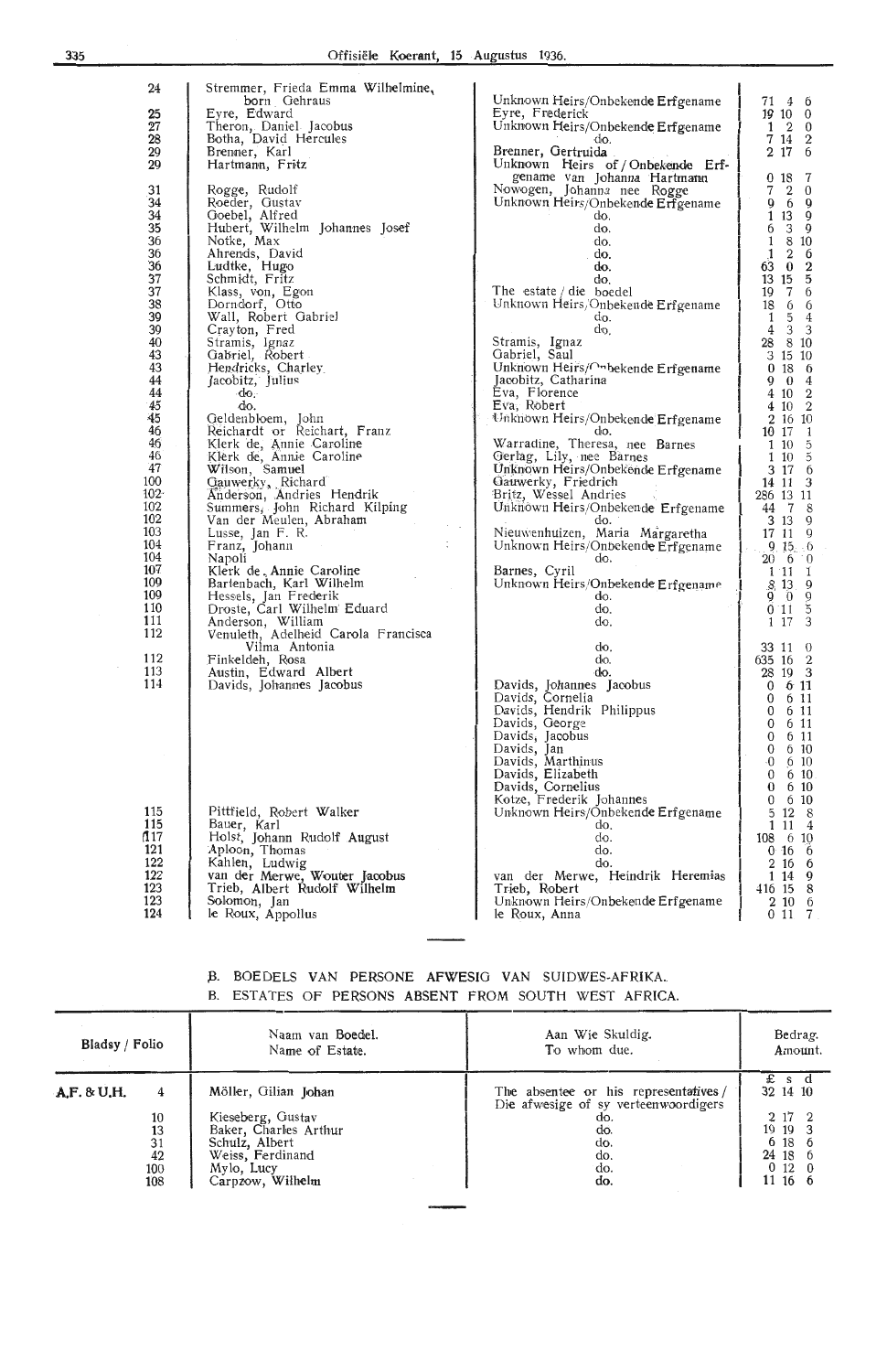# C. ONOPGEEISTE DIWIDENTE IN UITGESTORWE EN JNSOLVENTE BOEDELS. C. UNCLAIMED DIVIDENDS IN ESTATES OF DECEASED PERSONS AND INSOLVENT ESTATES.

| Bladsy / Folio |                                                                                                                                                                                                                                                                                                                 | Naam van Boedel.<br>Name of Estate.                                                                                                                                                                                                                                                                                                                                                                                                                                                                                                                                                                                                                                                                                                                       | Aan Wie Skuldig.<br>To whom due.                                                                                                                                                                                                                                                                                                                                                                                                                                                                                                                                                                                                                                                                                                                                                                                                          | Bedrag.<br>Amount.                                                                                                                                                                                                                                                                                                                                                                                                                                                                                                                                                                                                                                                                                                                                                                                                                                                                                                                                                                                                                                        |
|----------------|-----------------------------------------------------------------------------------------------------------------------------------------------------------------------------------------------------------------------------------------------------------------------------------------------------------------|-----------------------------------------------------------------------------------------------------------------------------------------------------------------------------------------------------------------------------------------------------------------------------------------------------------------------------------------------------------------------------------------------------------------------------------------------------------------------------------------------------------------------------------------------------------------------------------------------------------------------------------------------------------------------------------------------------------------------------------------------------------|-------------------------------------------------------------------------------------------------------------------------------------------------------------------------------------------------------------------------------------------------------------------------------------------------------------------------------------------------------------------------------------------------------------------------------------------------------------------------------------------------------------------------------------------------------------------------------------------------------------------------------------------------------------------------------------------------------------------------------------------------------------------------------------------------------------------------------------------|-----------------------------------------------------------------------------------------------------------------------------------------------------------------------------------------------------------------------------------------------------------------------------------------------------------------------------------------------------------------------------------------------------------------------------------------------------------------------------------------------------------------------------------------------------------------------------------------------------------------------------------------------------------------------------------------------------------------------------------------------------------------------------------------------------------------------------------------------------------------------------------------------------------------------------------------------------------------------------------------------------------------------------------------------------------|
| A.F. & U.H.    | 50<br>50<br>50<br>50<br>50<br>51<br>51<br>51<br>51<br>51<br>51<br>51<br>53<br>53<br>53<br>53<br>53<br>53<br>53<br>53<br>54<br>56<br>56<br>56<br>56<br>56<br>56<br>56<br>56<br>56<br>56<br>57<br>57<br>57<br>57<br>57<br>57<br>57<br>62<br>63<br>65<br>$\overline{71}$<br>71 &<br>77<br>$71$ &<br>77<br>74<br>77 | Schmidt, Karl<br>do.<br>Phillipson, A. F.<br>O'Reilly, T. L.<br>Fricke. Kurt<br>Albin, I.<br>do.<br>do.<br>do.<br>Digesser, Leo<br>do.<br>Baester, Ludwig<br>Huschke, Franz<br>Burmeister, H. W.<br>Kirst, Wilhelm<br>do.<br>do.<br>Haas, Otto<br>Gräbner, Johannes<br>Ludtke, Hugo<br>Druissi, A.<br>Degenhardt, Robert Andreas<br>Stoermer, Kurt<br>Hoole, J. A. S.<br>Thiele, Otto<br>do.<br>Kuhfeldt, August F. W.<br>Milkau, von, H. R. H.<br>Boettcher & Schelper<br>do.<br>Klein, H.<br>Neumarkel, Arthur<br>Mick, C. A.<br>do.<br>do.<br>Lossouw, M. W.<br>do.<br>Joetze, Paul<br>Lechner, L.<br>Bosch, Thomas Stockenstrom<br>Maritz, Daniel Johannes<br>Lang, Trevor V.<br>Solomon, Simon<br>do.<br>Phillips, Solomon<br>Windhoek Steam Laundry | Wocker, K.<br>Krause & Kruger<br>Niess, Jacob<br>Gunschke, R.<br>Hoffmann, Hermann<br>Kropp, C.<br>Loewenson<br>Doroschowski<br>Struck<br>Mrs. Riemer.<br>Henning, Otto<br>Schube, K.<br>Mrs. E. Dingler<br>C. Muller & Co.<br>Gerlach<br>Gerding, H.<br>Bohrs, W.<br>Haas, Otto<br>$U_{\cdot}D.F_{\cdot}I_{\cdot}$<br>Dengler, K.<br>Franovich, B.<br>Hoeppner, A.<br>Besser, C.<br>Joubert, C., estate late / boedel wyle<br>$C. A.$ Bolus & $Co.$<br>Hirsch, Rudolf<br>Franc, F.<br>Freiherr von Hiller<br>Strauss, H.<br>Windisch, Peter<br>Meyer & Rall<br>Undetermined Creditors / Onbekende<br>Krediteurs<br>Weymann, C.<br>Engler, C. R.<br>Kropp, C.<br>Lebens, E.<br>Mrs. Worm<br>Rosenow, O.<br>Mrs. Dr. Maack<br>Friedlander Bros.<br>Joubert, J. A.<br>Schwimming, O.<br>S. J. Botha<br>Madageski<br>D. Bean<br>T. Kirschner | £<br>đ<br>S<br>0 <sub>5</sub><br>ó<br>1 8<br>4<br>$0$ 19<br>5<br>0170<br>4 10<br>0<br>511<br>0<br>$0\,10$<br>9<br>013<br>$\mathbf{1}$<br>$\boldsymbol{4}$<br>5<br>2<br>$\overline{2}$<br>0<br>16<br>$\overline{2}$<br>$\mathbf Q$<br>0<br>5<br>3<br>0<br>711<br>0<br>$\overline{7}$<br>$-5$<br>Q<br>0<br>$\theta$<br>4<br>18<br>$\theta$<br>0<br>-1<br>0<br>$\Omega$<br>19<br>5<br>0<br>3<br>3<br>$\theta$<br>7 1 1<br>$\bf{0}$<br>0100<br>8 10<br>14<br>0 <sub>5</sub><br>8<br>1 14<br>8<br>4 13<br>3<br>0.14<br>6<br>0 <sub>0</sub><br>$\theta$<br>0 <sub>18</sub><br>8<br>0 <sub>13</sub><br>6<br>1 16<br>3<br>5<br>$\overline{5}$<br>$\Omega$<br>14 12<br>3<br>$\overline{5}$<br>2 1 1<br>$4 \quad 3$<br>$\theta$<br>7 11<br>1<br>$\boldsymbol{2}$<br>$\Omega$<br>$\theta$<br>5<br>$\overline{5}$<br>$\mathbf{0}$<br>$\overline{5}$<br>12<br>-3<br>0 <sub>15</sub><br>3<br>-5<br>$\mathbf{1}$<br>$\theta$<br>0 <sub>2</sub><br>$\mathbf Q$<br>7 11<br>$\overline{7}$<br>6 15<br>$\overline{4}$<br>$2 \t14 \t2$<br>5<br>0<br>-1<br>6 14<br>$\mathbf 0$ |
|                | 121                                                                                                                                                                                                                                                                                                             | Mueller, Georg Wilhelm Oscar                                                                                                                                                                                                                                                                                                                                                                                                                                                                                                                                                                                                                                                                                                                              | Schmidt, Max, Estate late / Boedel wyle                                                                                                                                                                                                                                                                                                                                                                                                                                                                                                                                                                                                                                                                                                                                                                                                   | 4 15 0                                                                                                                                                                                                                                                                                                                                                                                                                                                                                                                                                                                                                                                                                                                                                                                                                                                                                                                                                                                                                                                    |

D. ONOPGEEISTE OELDE GEDEPONEER IN DIE VOOGDYFONDS.

**1n terme van Artikel 92 van Wet No. 24 van 1913, soos toegepas op Suidwes-Afrika, en Artikel 194 (4) van die** Maatschappij Wet (Transvaal) 1909, soos toegepas op Suidwes-Afrika deur die Maatschappij Proklamatie 1920. D. UNCLAIMED MONEYS DEPOSITED IN THE GUARDIAN'S FUND.

**In** terms of Section 92 of Act No. 24 of 1913, as applied to South West Africa, and Section 194 (4) of the Companies Act (Transvaal), 1909, as applied to South West Africa by the Companies Proclamation, 1920.

| Bladsy / Folio |                                                                                | Naam van Boedel.                                                                                                                                                 | Aan Wie Skuldig.                                                                                                                                                                                                                             | Bedrag.                                                                                                                                                                                |
|----------------|--------------------------------------------------------------------------------|------------------------------------------------------------------------------------------------------------------------------------------------------------------|----------------------------------------------------------------------------------------------------------------------------------------------------------------------------------------------------------------------------------------------|----------------------------------------------------------------------------------------------------------------------------------------------------------------------------------------|
|                |                                                                                | Name of Estate.                                                                                                                                                  | To whom due.                                                                                                                                                                                                                                 | Amount.                                                                                                                                                                                |
| A.F. & U.H.    | 50<br>50<br>50<br>50<br>50<br>50<br>50<br>50<br>50<br>50<br>50<br>$50\,$<br>50 | Landwirtschaftsbank für D.S.W.A. (in<br>liquidation / in likwidasie }<br>do.<br>do.<br>do.<br>do.<br>do.<br>do.<br>do.<br>do.<br>do.<br>do.<br>do.<br>do.<br>do. | Kotze, Wilhelm<br>Kotze, Phillip<br>Kotze, Wilhelm<br>Lubbe, Wilhelm<br>Meier, Jos.<br>Myer, Franz<br>Muldoon, Jan<br>Rothausen, Johann<br>Ruck, Karl<br>Rosenow, Ernst<br>Seidel, Paul<br>Schmidt, Karl<br>Schwartz, Alfred<br>Weiher, Paul | $\pounds$ s d<br>18<br>10<br>18<br>10<br>$\theta$<br>8<br>2<br>$\theta$<br>510<br>32<br>19<br>-9<br>9<br>18<br>13<br>10<br>4<br>$\boldsymbol{0}$<br>0<br>14<br>$\bf{0}$<br>3<br>5<br>3 |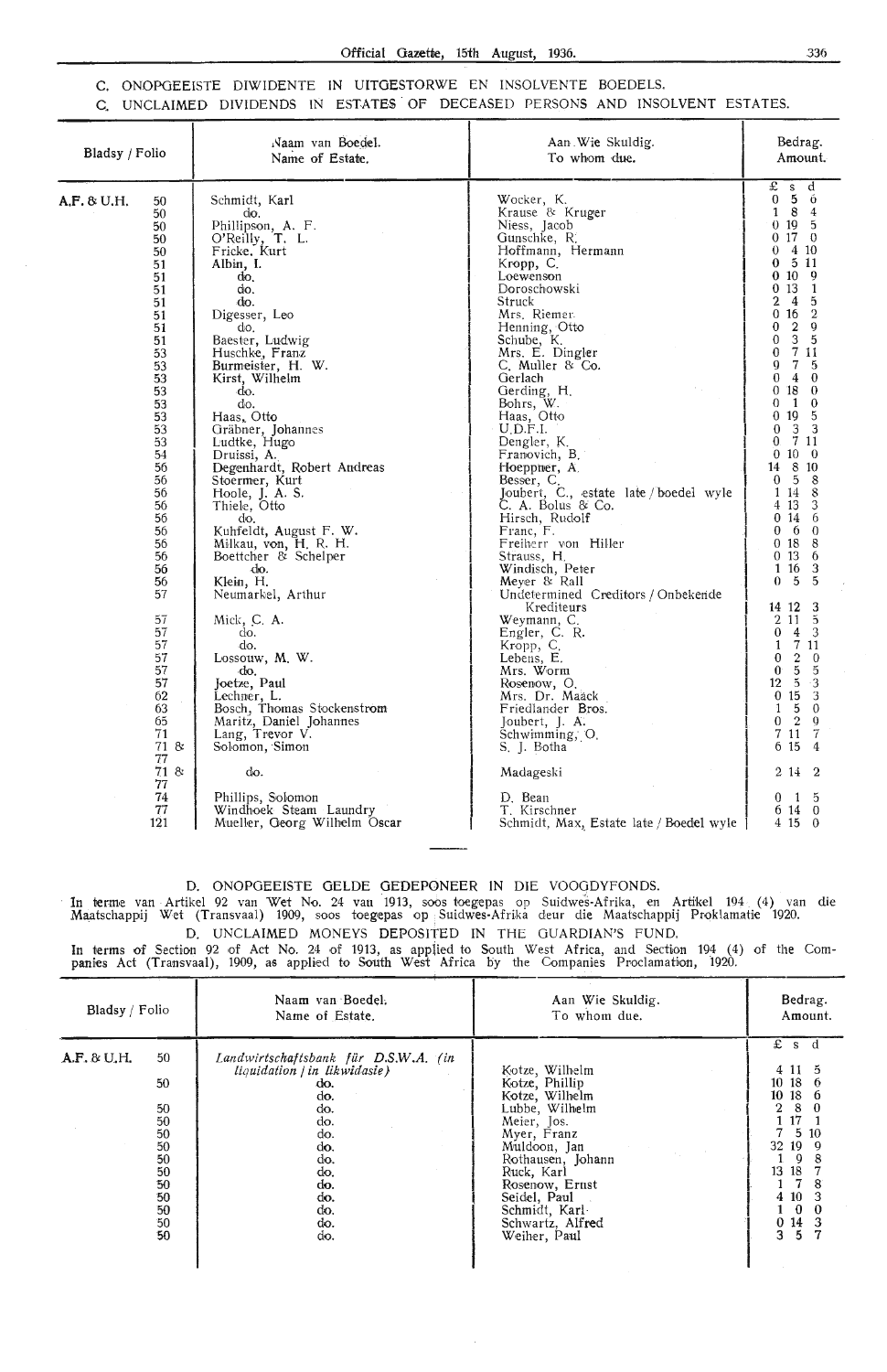| 51<br>57<br>57<br>57                                                                                                                         | Standard Bank of S.A. Ltd.<br>do.<br>do.<br>do.<br>do.                                                                                                                                                                  | Kemp, A. J.<br>Hoffmann & Borkum<br>Jaxt, Paul<br>Koenig, Hildegard<br>Francoisca, Maria                                                                                                                                                                                                                                                                                                                                                                                                                                     | 9149<br>8<br>410<br>4<br>911<br>0, 10, 0                                                                                                                                                                                                                                                                                                                                                                                                                                                                      |
|----------------------------------------------------------------------------------------------------------------------------------------------|-------------------------------------------------------------------------------------------------------------------------------------------------------------------------------------------------------------------------|------------------------------------------------------------------------------------------------------------------------------------------------------------------------------------------------------------------------------------------------------------------------------------------------------------------------------------------------------------------------------------------------------------------------------------------------------------------------------------------------------------------------------|---------------------------------------------------------------------------------------------------------------------------------------------------------------------------------------------------------------------------------------------------------------------------------------------------------------------------------------------------------------------------------------------------------------------------------------------------------------------------------------------------------------|
| 123<br>123<br>57<br>51                                                                                                                       | do.<br>do.<br>Overseas Trust Corporation Ltd.<br>Deutsch Afrika Bank (in Liquidation /                                                                                                                                  | Sack, E.<br>Vogel ,Thomas Arnoldus<br>Gawlick                                                                                                                                                                                                                                                                                                                                                                                                                                                                                | 0149<br>$1 \t2 \t1$<br>3 10 11                                                                                                                                                                                                                                                                                                                                                                                                                                                                                |
| 51<br>51<br>51<br>53<br>54                                                                                                                   | likwidasie)<br>do.<br>do.<br>do.<br>do.<br>Vereinigte Diamantminen Aktiengesell-<br>schaft (in liquidation in likwidasie<br>unclaimed dividends / onopgeeiste                                                           | Matiti, Clark<br>Mrs. E. Mason<br>Schaefer, Ernst Th.<br>Gordon, Thomas<br>Cyriakus, Friedrich                                                                                                                                                                                                                                                                                                                                                                                                                               | 19<br>3 10<br>14 11 11<br>5<br>6 5<br>18<br>16<br>20 0 0                                                                                                                                                                                                                                                                                                                                                                                                                                                      |
| 55                                                                                                                                           | diwidente on / op 7 shares / aandele<br>Nos. 1338—1342, 2028 and/en 3084 of<br>van 1000 Mks.<br>Unclaimed dividends / onopgeeiste<br>diwidente on / op 3 shares $\bar{ }$ aandele<br>Nos. 2508, 2509 and/en 2903 of/van | Unknown shareholders / Onbekende<br>aand <del>e</del> elhouers                                                                                                                                                                                                                                                                                                                                                                                                                                                               | 24 19 1                                                                                                                                                                                                                                                                                                                                                                                                                                                                                                       |
| 55                                                                                                                                           | 250 Marks.<br>Diamanten Aktiengesellschaft in liquidatio<br>in likwidasie)<br>unclaimed dividends on / onopgeeiste<br>diwidente op 2 shares / aandele                                                                   | do.                                                                                                                                                                                                                                                                                                                                                                                                                                                                                                                          | 2 13 2                                                                                                                                                                                                                                                                                                                                                                                                                                                                                                        |
| 58<br>59 &<br>60                                                                                                                             | Nos. 057 and 076 of/van 1000 M.<br>Pomona Diamanten Gesellschaft (in<br>liquidation / in likwidasie }<br>unclaimed dividends on / onopgeeiste<br>diwidente op<br>12 shares / aandele<br>Nos. 00307, 10577, 11531-39,    | do.                                                                                                                                                                                                                                                                                                                                                                                                                                                                                                                          | 23<br>56                                                                                                                                                                                                                                                                                                                                                                                                                                                                                                      |
| 59 &<br>60<br>59 &                                                                                                                           | 19523 à £3.5.11 per share / aandeel.<br>Unclaimed dividends on / onopgeeiste<br>diwidente<br>op 2 shares / aandele<br>Nos. 28400-1 à £8.2.1 per share /                                                                 | do.                                                                                                                                                                                                                                                                                                                                                                                                                                                                                                                          | 39 11 0                                                                                                                                                                                                                                                                                                                                                                                                                                                                                                       |
| 60                                                                                                                                           | aandeel<br>Unclaimed dividend on share / on-<br>opgeeiste diwident op aandeel No.                                                                                                                                       | do.                                                                                                                                                                                                                                                                                                                                                                                                                                                                                                                          | $16 \quad 4 \quad 2$                                                                                                                                                                                                                                                                                                                                                                                                                                                                                          |
| 61                                                                                                                                           | 19925.<br>Commercial Bank of S.A. Ltd. (in<br>liquidation / in likwidasie)<br>unclaimed dividends on / onopgeciste                                                                                                      | do.                                                                                                                                                                                                                                                                                                                                                                                                                                                                                                                          | 27<br>$5\quad 5$                                                                                                                                                                                                                                                                                                                                                                                                                                                                                              |
| 61<br>61<br>62<br>63<br>63<br>64<br>64<br>64<br>64<br>66<br>66<br>66<br>66<br>66<br>67<br>67<br>67<br>67<br>68<br>68<br>68<br>69<br>69<br>69 | diwidente<br>do.<br>do.<br>do.<br>do.<br>do.<br>do.<br>do.<br>do.<br>do.<br>do.<br>do.<br>do.<br>do.<br>do.<br>do.<br>do.<br>do.<br>do.<br>do.<br>do.<br>do.<br>do.<br>do.<br>do.<br>÷                                  | Stolze, M.<br>Helms, Walter<br>Sydow, Otto<br>Münch, Johannes<br>Bochert, Fritz<br>Bochert, Marie<br>Lemke, John<br>Schlechter ,Frieda<br>Ovambo Fritz<br>Ovambo Johannes II<br>Ovambo David<br>Kaffir Franz Josef<br>Ovambo Willi<br>Ginsberg, J.<br>Taupitz, Ernst<br>Zwillinger, Bernhard<br>Mahnke, D.<br>Ritter, Minna<br>Johnson, Marie<br>Griess, A.<br>Hoffman, Paul<br>Sager, Hans J.<br>Kolmanskupper Bahnfelder Diamanten<br>Gesellschaft<br>Schulverein, Keetmanshoop<br>Ungar, Fritz, estate late / Boedel wyle | 2<br>6<br>9<br>3 18<br>3<br>$\overline{\mathbf{3}}$<br>3 18<br>$\boldsymbol{2}$<br>3<br>$\bf{0}$<br>$\overline{\mathbf{3}}$<br>0.14<br>5<br>1<br>1<br>7<br>1<br>5<br>5<br>- 6<br>Ð<br>11 11<br>5<br>8<br>O.<br>$\frac{2}{2}$<br>014<br>014<br>$\overline{\mathbf{3}}$<br>$\mathbf{1}$<br>1<br>$\overline{4}$<br>10<br>1<br>311<br>$\overline{\mathbf{2}}$<br>1<br>$\theta$<br>$4\quad5$<br>0<br>0<br>6 10<br>16 19 11<br>0<br>5 8<br>58<br>0<br>111<br>0<br>1 <sub>3</sub><br>1<br>110<br>0<br>$1\quad5$<br>0 |
| 69<br>69<br>71<br>73                                                                                                                         | do.<br>do.<br>do.<br>do.                                                                                                                                                                                                | Aerzte Verein, Windhoek<br>Technau, Mrs. A.<br>Ortsausschuß Kriegs Schaden,<br>Swakopmund                                                                                                                                                                                                                                                                                                                                                                                                                                    | $\boldsymbol{2}$<br>8 <sub>7</sub><br>210<br>$\theta$<br>0<br>1<br>$\mathbf{I}$                                                                                                                                                                                                                                                                                                                                                                                                                               |
| 65                                                                                                                                           | Deutsche Koloniale Gesellschaft für<br>S.W.A. (in liquidation / in likwidasie)<br>unclaimed dividends on / onopgeeiste                                                                                                  | von Wittau, Schach, Est. late /<br>Boedel wyle                                                                                                                                                                                                                                                                                                                                                                                                                                                                               | 30<br>$\bf{0}$                                                                                                                                                                                                                                                                                                                                                                                                                                                                                                |
| 65<br>65<br>65<br>65<br>65<br>65<br>65<br>65<br>65<br>65<br>65<br>68<br>76                                                                   | diwidente<br>do.<br>do.<br>do.<br>do.<br>do.<br>do.<br>do.<br>do.<br>do.<br>do.<br>do.<br>Sheriff of South West Africa<br>Binnes & Newman Ltd. (in liquidation.<br>in likwidasie)                                       | Beukes, Eva<br>Mork, Fritz Rudolf<br>Herero Hermann<br>Schanten, P. M.<br>Parr, Eduard<br>Mueller, Johann<br>Baluweit, A. A.<br>Fuchs, H.<br>Roch, Franz Arthur<br>Herero, Franz<br>Umlauf, Elise<br>Davids, J.<br>Kuessner, Arthur<br>The Southern Wholesale Co.                                                                                                                                                                                                                                                            | $\,2$<br>23<br>5<br>$\overline{9}$ 6<br>0<br>3<br>2 1 1<br>$\mathbf{1}$<br>3<br>9<br>1<br>6<br>9<br>$\overline{7}$<br>1<br>6<br>11<br>$\boldsymbol{2}$<br>6<br>$\,2$<br>3<br>8<br>$\overline{2}$<br>$\overline{7}$<br>$\boldsymbol{\delta}$<br>$2\,17$<br>0<br>0190<br>0190<br>$1 \quad 7$<br>286<br>$0 \t11$                                                                                                                                                                                                 |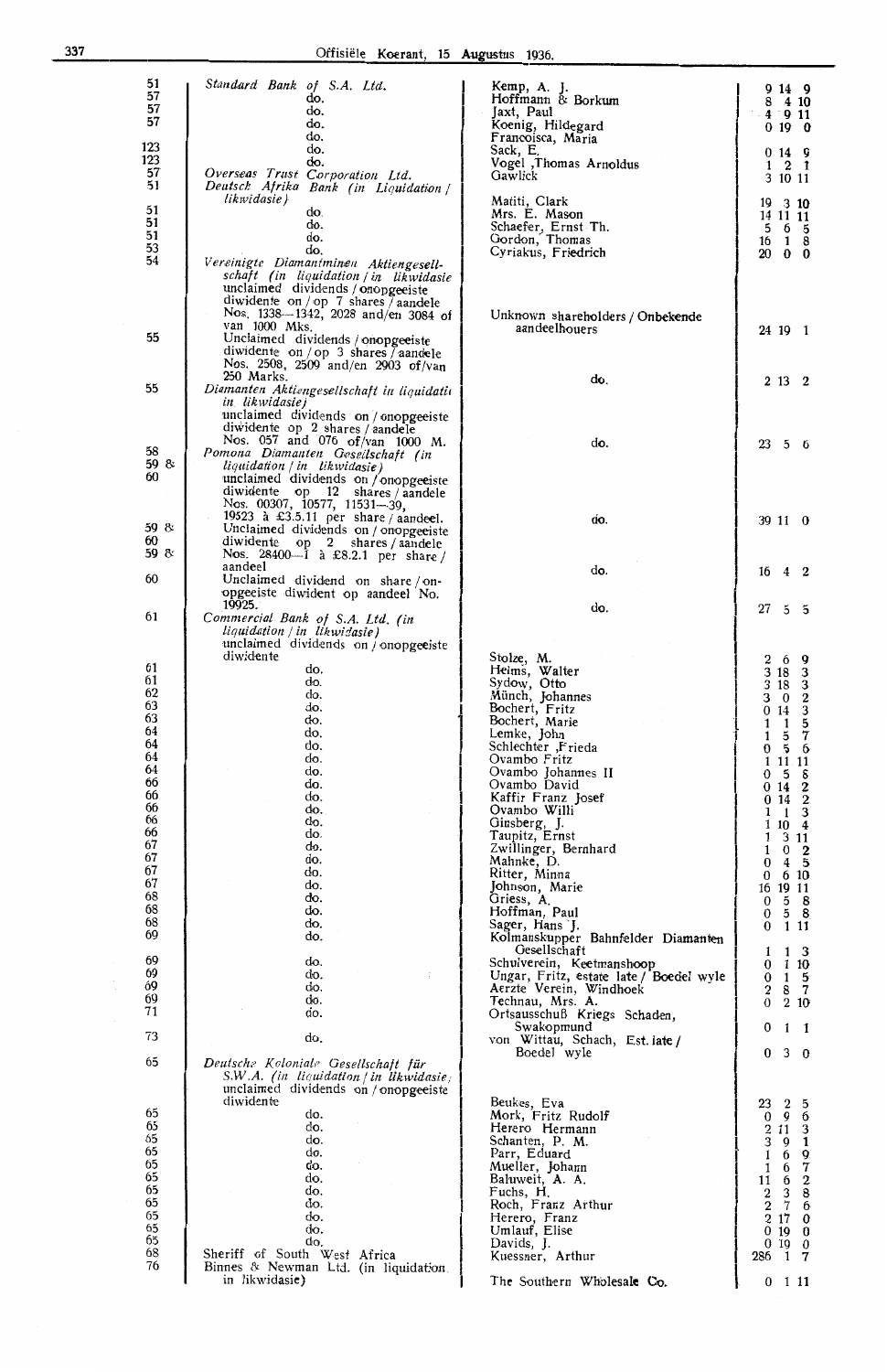# {No. 43 van 1936.)

# **STAAT VAN INKOMSTE ONTVANG GEDURENDE DIE** ORIE MAANDE EINDIOENDE OP 30 JUNIE 1936.

| RUBRIEK VAN INKOMSTE.                                                               |                                            |                   |                      |              |    |  | Begroting<br>1936-1937. | Bedrae 1.4.36<br>tot 30.6.36. |              |
|-------------------------------------------------------------------------------------|--------------------------------------------|-------------------|----------------------|--------------|----|--|-------------------------|-------------------------------|--------------|
|                                                                                     |                                            |                   |                      |              |    |  | £                       | £                             |              |
| Doeane en Aksyns<br>$\cdot$ $\cdot$ $\cdot$                                         |                                            |                   |                      |              |    |  | 140,000                 | 28,146                        | I Net tot    |
| Pos-, Telegraaf- en Telefoonwese                                                    |                                            |                   |                      |              |    |  | 65,000                  | 14,603                        | f einde Mei. |
| Mynwinste:                                                                          |                                            |                   |                      |              |    |  |                         |                               |              |
| Diamantbelasting<br>$\mathbf{r} = \mathbf{r}$ and $\mathbf{r} = \mathbf{r}$         |                                            |                   |                      |              |    |  | 45,000                  | 18,850                        |              |
| Hereaandele, ens.                                                                   |                                            |                   |                      |              |    |  | 3,500                   | 2,660                         |              |
| Prospekteer- en Kleimlisensies                                                      | $\ddot{\phantom{a}}$                       |                   |                      |              |    |  | 7,000                   | 2,134                         |              |
| Lisensies:                                                                          |                                            |                   |                      |              |    |  |                         |                               |              |
| Handel, Drank, ens.                                                                 |                                            |                   |                      |              |    |  | 50,000                  | 27,862                        |              |
| Vermaaklikheidsbelasting                                                            |                                            |                   |                      |              |    |  | 1,200                   | 561                           |              |
| Sigarette en Sigarettabak verkoopsbelasting                                         |                                            |                   |                      |              |    |  | 8,000                   | 2,101                         |              |
|                                                                                     |                                            |                   |                      |              |    |  | 11,000                  | 4,178                         |              |
| Seëlregte en Fooie<br>Boedelbelasting en Hereregte<br>Boedelbelasting en Hereregte. |                                            |                   |                      |              |    |  |                         |                               |              |
| Grondinkomste                                                                       |                                            |                   |                      |              |    |  | 7,000                   | 3,138                         |              |
| and a strategic con-                                                                |                                            |                   |                      |              |    |  | 15,000                  | 6,023                         |              |
| Huur van Regeringseiendomme                                                         |                                            |                   |                      |              |    |  | 14,000                  | 3,306                         |              |
| Rente<br><b>Contractor</b>                                                          | $\bullet$                                  |                   | $\ddot{\phantom{0}}$ | $\cdot$      |    |  | 50,000                  | 6,418                         |              |
| Boete en Verbeurdverklarings.                                                       |                                            |                   |                      |              |    |  | 3,500                   | 1,492                         |              |
| Departementele Ontvangste .                                                         | $\mathbf{r}$                               |                   |                      |              |    |  | 38,000                  | 11,132                        |              |
| Naturelle-Pasfooie<br><b><i>Contract Contract Services</i></b>                      | $\mathbf{r}$                               |                   |                      |              |    |  | 2,500                   | 721                           |              |
| Wielbelasting                                                                       |                                            |                   |                      |              |    |  | 8,000                   | 6,227                         |              |
| Diverse Inkomste<br>$\mathbf{L} = \mathbf{L}$                                       |                                            |                   |                      |              |    |  | 12,000                  | 4,528                         |              |
| Naturelle-Reserwefondsgelde.                                                        | $\mathbf{r}$                               | $\mathbf{r}$      |                      | $\mathbf{L}$ |    |  | 8,000                   | 3,205                         |              |
| Totaal Gewone Inkomste                                                              |                                            |                   |                      |              |    |  | 488,700                 | 147,285                       |              |
| Min terugbetalings Diamantbelasting aan "Diamond                                    |                                            |                   |                      |              |    |  |                         |                               |              |
| Corporation, Ltd."                                                                  |                                            |                   |                      |              |    |  |                         | 3,148                         |              |
|                                                                                     |                                            |                   |                      |              |    |  |                         | 144,137                       |              |
| Buitengewone Inkomste:                                                              |                                            |                   |                      |              |    |  |                         |                               |              |
| Koopprys paaiemente<br>$\ddot{\phantom{1}}$                                         | $\mathbf{r}$ , $\mathbf{r}$ , $\mathbf{r}$ |                   |                      |              |    |  |                         | 4,407                         |              |
| Voorskotte - Kapitaal                                                               |                                            |                   |                      |              |    |  |                         | 3,001                         |              |
| Duitse Grondverkopings                                                              |                                            |                   |                      |              |    |  |                         | 20                            |              |
| Terugbetalings van Lenings vir Boorgate.                                            |                                            |                   |                      | $\mathbf{r}$ | Ι. |  | 45,000                  | 149                           |              |
| Munisipale Lenings -- Kapitaal.                                                     |                                            | $\sim$ 100 $\sim$ |                      |              |    |  |                         | 785                           |              |
| Terugbetaling van Lenings: Landbank.                                                |                                            |                   |                      |              |    |  |                         | $\overline{\phantom{0}}$      |              |
| Terugbetalings -- Koöperatiewe Maatskappye                                          |                                            |                   |                      |              |    |  |                         |                               |              |
| Saadkoring-voorskotte                                                               |                                            |                   |                      |              |    |  |                         | 0                             |              |
| Noodlenings: Algemeen.                                                              |                                            |                   |                      |              |    |  |                         |                               |              |
|                                                                                     | $\mathbf{r}$ and $\mathbf{r}$              |                   |                      |              |    |  |                         |                               |              |
|                                                                                     | GROOT TOTAAL                               |                   |                      |              |    |  | £533,700                | £152,508                      |              |
|                                                                                     |                                            |                   |                      |              |    |  |                         |                               |              |

# FINANSIËLE JAAR 1936-1937.

|     | DIENS.                                    |  |     |           |           | Begroting<br>1936-1937. | Uitgawe tot 30.6.36. |
|-----|-------------------------------------------|--|-----|-----------|-----------|-------------------------|----------------------|
|     |                                           |  |     |           |           | £                       | £                    |
|     | Administrasie                             |  | (a) |           |           | 44,853                  | 14,698               |
|     | 2. Wetgewende Vergadering, ens.           |  |     |           |           | 7,170                   | 1,557                |
| 3.  | Landbou                                   |  |     |           |           | 26,132                  | 5,398                |
| 4.  | Ouditeursafdeling<br>$\bullet$<br>٠       |  |     |           |           | 2,456                   | 569                  |
|     | 5. Doeane en Aksyns<br>$\cdot$<br>$\cdot$ |  |     |           |           | 5,717                   | 1,419                |
|     | 6. Verdediging<br>$\bullet$<br>٠          |  |     | $\bullet$ | ٠         | - 125                   | 100                  |
|     | 7. Onderwys<br>$\cdot$<br>$\bullet$       |  |     |           |           | 146,150                 | 29,126               |
|     | 8. Werke<br>$\bullet$                     |  |     |           |           | 83,560                  | 12,713               |
| 9.  | Regspleging                               |  |     |           |           | 38,602                  | 8,612                |
|     | 10. Lande, Registrasie en Opmetings.      |  |     |           |           | 13,361                  | 2,580                |
| 11. | Mynwese                                   |  |     |           | $\bullet$ | 2,675                   | 276                  |
| 12. | Naturellesake<br>$\ddot{\phantom{0}}$     |  |     |           | $\bullet$ | 22,390                  | 6,763                |
|     | 13. Pensioene en Gratifikasies            |  |     |           |           | 22,880                  | 8,544                |
|     | 14. Pos-, Telegraaf- en Telefoonwese.     |  |     |           |           | 53,035                  | 8,053 (Mei)          |
|     | 15. Gevangenisse en Verbeteringsgestigte  |  |     |           |           | 14,403                  | 2,740                |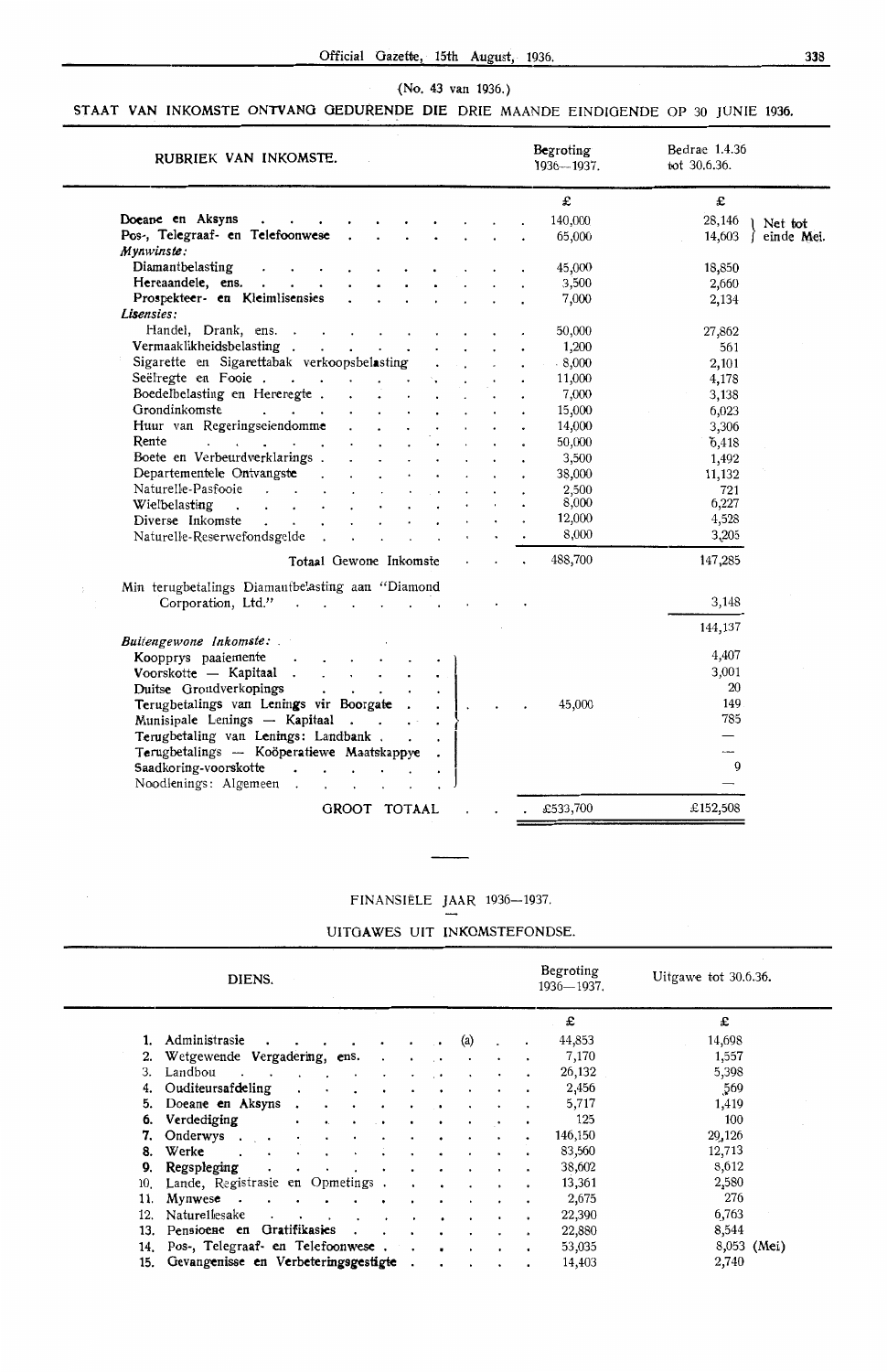339 Offisiële Koerant, 15 Augustus 1936.

|                                                      |  |  | 18. Suidwes-Afrika Polisie de la contratte de la contratte de la contratte de la contratte de la contratte de | 98,305 | 23,752 |
|------------------------------------------------------|--|--|---------------------------------------------------------------------------------------------------------------|--------|--------|
| 19. SalarisVerminderingswet 1932, Terugbetaling (b). |  |  |                                                                                                               | 15,000 | 3.844  |

(a) Administrateur se Lasbrief . £ 1000

(b) Administrateur se Lasbrief . £15000

| UITGAWES UIT LENINGSFONDSE. |                                                                                                                                                               |  |  |  |          |                |  |
|-----------------------------|---------------------------------------------------------------------------------------------------------------------------------------------------------------|--|--|--|----------|----------------|--|
|                             |                                                                                                                                                               |  |  |  | £        | £              |  |
|                             | A. Geboue, ens                                                                                                                                                |  |  |  | 20,000   | 2,949          |  |
| B.                          | Besproeiing en Water Voorrade.<br>$\mathbf{v} = \mathbf{v}$ .                                                                                                 |  |  |  | 2,000    |                |  |
|                             | C. Telegraaf- en Telefoonuitbreidings en Ver-                                                                                                                 |  |  |  |          |                |  |
|                             | nuwings<br>$\sim$ $\sim$                                                                                                                                      |  |  |  | 5,800    | 3,770          |  |
|                             | D. Regeringsopmetings .<br><b>Contract Contract State</b>                                                                                                     |  |  |  | 1,000    | $\overline{4}$ |  |
| E.                          | Algemene Noodlening en Maatreëls vir<br>Rehabilitasie                                                                                                         |  |  |  | 3,000    | 289            |  |
| $F_{\perp}$                 | $L$ ande: $-$                                                                                                                                                 |  |  |  |          |                |  |
|                             | (1) Betaling van omheiningslenings, ens., ge-<br>waarborg deur die Administrasie aan die<br>Landbank, en lenings aan setlaars vir her-<br>voorsiening van vee |  |  |  | 2,000    | 119            |  |
|                             | (2) Aankoop van Grond en Verbeterings vir<br>Nedersettings en Openbare doeleindes.                                                                            |  |  |  | 2,000    | 1,111          |  |
|                             | G. Walvisbaai Beskerming Skema.                                                                                                                               |  |  |  | 4,200    |                |  |
| Н.                          | Lenings aan plaaslike besture.                                                                                                                                |  |  |  | 10,000   |                |  |
|                             | <b>TOTAAL</b>                                                                                                                                                 |  |  |  | 50,000   | 8,242          |  |
|                             | TOTAAL UITGAWES UIT INKOMSTEFONDSE                                                                                                                            |  |  |  | 821,844  | 212,354        |  |
|                             | TOTAAL UITGAWES UIT LENINGSFONDSE                                                                                                                             |  |  |  | 50,000   | 8,242          |  |
|                             | <b>GROOT TOTAAL</b>                                                                                                                                           |  |  |  | £871,844 | £220,596       |  |
|                             |                                                                                                                                                               |  |  |  |          |                |  |

(No. 43 of 1936.)

STATEMENT OF REVENUE COLLECTIONS FOR THE THREE MONTHS ENDED 30TH JUNE, 1936.

| HEAD OF REVENUE.                                                   |                               |                                 |                          |  | <b>Estimates</b><br>1936-1937. | Collections<br>from $1.4.36$ to $30.6.36$ . |
|--------------------------------------------------------------------|-------------------------------|---------------------------------|--------------------------|--|--------------------------------|---------------------------------------------|
|                                                                    |                               |                                 |                          |  | £                              | £                                           |
| Customs and Excise.                                                |                               |                                 | <b>Contract Contract</b> |  | 140,000                        | 28,146<br>(to end                           |
| Posts, Telegraphs and Telephones.<br>Mining Profits and Royalties: |                               | $\mathcal{L}$                   |                          |  | 65,000                         | 14,603<br>May only)                         |
| Diamond Tax                                                        |                               | $\bullet$                       |                          |  | 45,000                         | 18,850                                      |
| Rovalties<br><b>Contract</b><br>All Concert Control                |                               |                                 |                          |  | 3,500                          | 2,660                                       |
| Prospecting and Claim Licences.                                    |                               |                                 |                          |  | 7,000                          | 2,134                                       |
| Licences:                                                          |                               |                                 |                          |  |                                |                                             |
| Trading, Liquor, Game, etc. .                                      |                               | the contract of the contract of |                          |  | 50,000                         | 27,862                                      |
| Entertainment Tax                                                  |                               |                                 |                          |  | 1,200                          | 561                                         |
| Cigarettes and Cigarette Tobacco Sales Tax                         |                               |                                 |                          |  | 8,000                          | 2,101                                       |
| Stamp Duties and Fees                                              |                               |                                 |                          |  | 11,000                         | 4,178                                       |
| Estate and Transfer Duty<br>$\ddot{\phantom{a}}$                   | and the state of the state of |                                 |                          |  | 7,000                          | 3,138                                       |
| Land Revenue                                                       |                               |                                 |                          |  | 15,000                         | 6,023                                       |
| Rents of Government Properties.                                    |                               |                                 |                          |  | 14,000                         | 3,306                                       |
| Interest<br>And Allen Artist<br>$\sim$                             |                               |                                 |                          |  | 50,000                         | 6,418                                       |
| Fines and Forfeitures                                              |                               |                                 |                          |  | 3,500                          | 1,492                                       |
| Departmental Receipts                                              |                               |                                 |                          |  | 38,000                         | 11,132                                      |
| Native Pass Fees                                                   |                               |                                 |                          |  | 2,500                          | 721                                         |
| Wheel Tax                                                          |                               |                                 |                          |  | 8,000                          | 6,227                                       |
| Miscellaneous                                                      |                               |                                 |                          |  | 12,000                         | 4,528                                       |
| Native Reserve Fees.                                               |                               |                                 |                          |  | 8,000                          | 3,205                                       |
| Total Ordinary Revenue.                                            |                               |                                 |                          |  | 488,700                        | 147,285                                     |
| Less Refund Tax to Diamond Corporation, Ltd.                       |                               |                                 |                          |  |                                | 3,148                                       |

144,137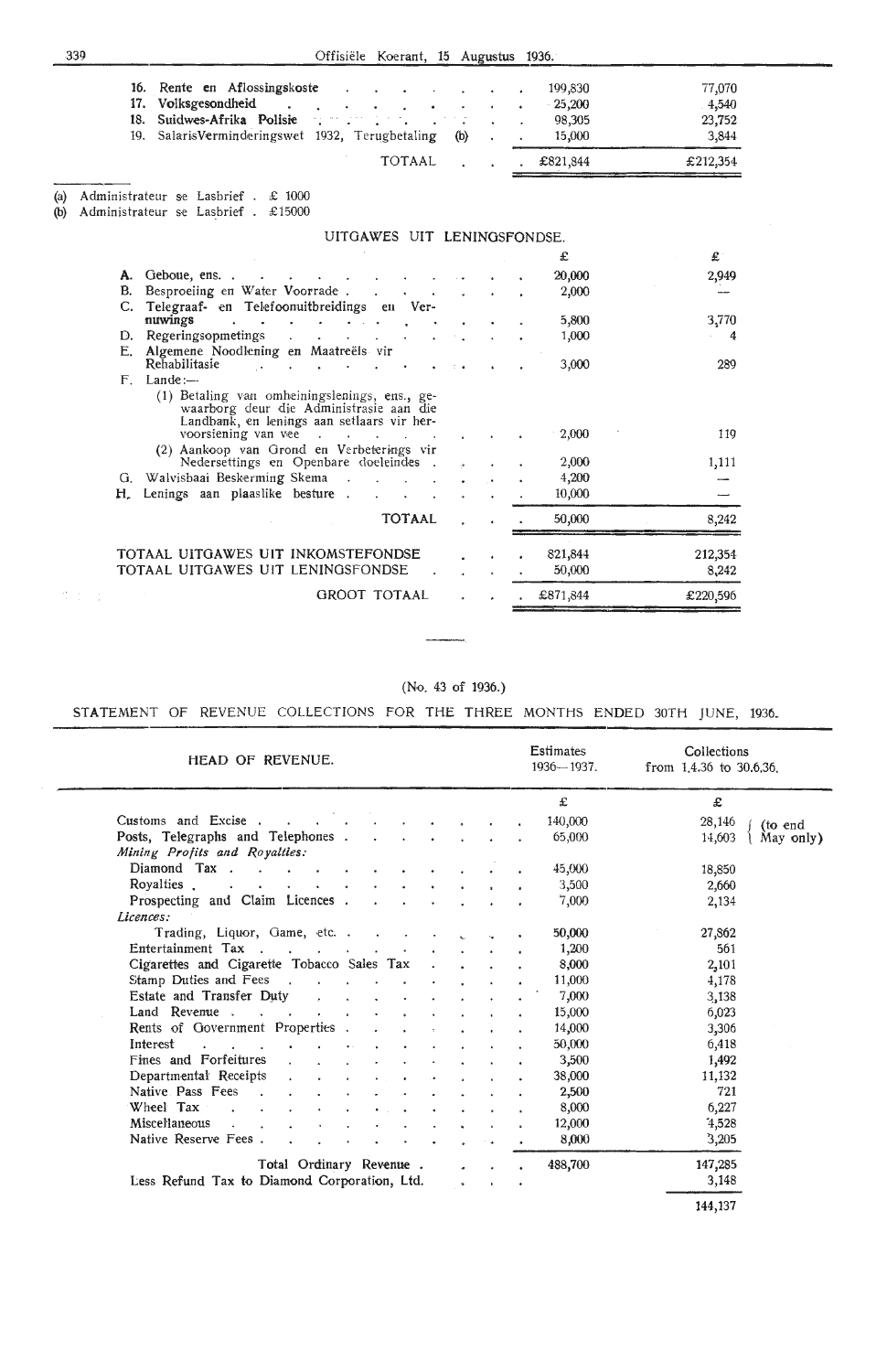| Seed Corn Advances.                                                                             | Q                    |
|-------------------------------------------------------------------------------------------------|----------------------|
| Loan Recoveries - Land Bank.<br>Repayments Co-operative Societies                               |                      |
| German Land Sales<br>Boring Loan Recoveries<br>Municipal Loans - Capital                        | 149<br>45,000<br>785 |
| Extraordinary Revenue:<br>Purchase Price Instalments<br>Advance Capital<br>$\ddot{\phantom{0}}$ | 4,407<br>3,001<br>20 |

# FINANCIAL YEAR 1935-1936.

EXPENDITURE FROM REVENUE.

|         | SERVICE.                                                                       |     |    | Estimates<br>$1936 - 1937.$ | Expenditure to<br>$30/6/36$ . |  |
|---------|--------------------------------------------------------------------------------|-----|----|-----------------------------|-------------------------------|--|
|         |                                                                                |     |    | £                           | £                             |  |
| $1_{-}$ | Administration                                                                 | (a) |    | 44,853                      | 14,698                        |  |
| 2.      | Legislative Assembly, etc                                                      |     |    | 7,170                       | 1,557                         |  |
| 3.      | Agriculture                                                                    |     |    | 26,132                      | 5,398                         |  |
| 4.      | Audit                                                                          |     |    | 2,456                       | 569                           |  |
| 5.      | Customs and Excise.                                                            |     |    | 5,717                       | 1,419                         |  |
| 6.      | Defence                                                                        |     |    | 125                         | 100                           |  |
| 7.      | Education                                                                      |     |    | 146,150                     | 29,126                        |  |
| 8.      | Works                                                                          |     |    | 83,560                      | 12,713                        |  |
| 9.      | Administration of Justice.                                                     |     |    | 38,602                      | 8,612                         |  |
| 10.     | Lands, Deeds and Surveys.                                                      |     |    | 13,361                      | 2,580                         |  |
| 11.     | Mines<br>$\sim$<br>$\sim$                                                      |     |    | 2,675                       | 276                           |  |
| 12.     | Native Affairs<br>$\cdot$ $\cdot$                                              |     |    | 22,390                      | 6,763                         |  |
| 13.     | Pensions and Gratuities                                                        |     |    | 22,880                      | 8,544                         |  |
| 14.     | Posts, Telegraphs and Telephones                                               |     |    | 53,035                      | 8,053 (May)                   |  |
| 15.     | Prisons and Reformatories<br>$\sim$                                            |     |    | 14,403                      | 2,740                         |  |
| 16.     | Interest and Redemption Charges.                                               |     |    | 199,830                     | 77,070                        |  |
|         | 17. Public Health<br>$\sim$<br>$\sim$<br>$\sim$ $\sim$<br>$\ddot{\phantom{a}}$ |     |    | 25,200                      | 4,540                         |  |
| 18.     | South West Africa Police.                                                      |     | Ł. | 98,305                      | 23,752                        |  |
| 19.     | Salaries Reduction Act, 1932, Refund.                                          | (b) |    | 15,000                      | 3,844                         |  |
|         | <b>TOTAL</b>                                                                   |     |    | £821,844                    | £212,354                      |  |

### (a) Administrator's Warrant £ 1,000

(b) Administrator's Warrant £15,000

|    | EXPENDITURE FROM LOAN FUNDS.                                                                                                                                       |  |                   |                  |
|----|--------------------------------------------------------------------------------------------------------------------------------------------------------------------|--|-------------------|------------------|
|    |                                                                                                                                                                    |  | £                 | £                |
| А. | Buildings, etc.                                                                                                                                                    |  | 20,000            | 2,949            |
| В. | Irrigation and Water Supplies.                                                                                                                                     |  | 2,000             |                  |
|    | Telegraph and Telephone Extensions and                                                                                                                             |  |                   |                  |
|    | Renewals<br>$\cdot$ $\cdot$<br>$\sim$                                                                                                                              |  | 5,800             | 3,770            |
| D. | Government Surveys<br>$\sim$<br>$\cdot$                                                                                                                            |  | 1,000             | 4                |
| Е. | General Relief and Rehabilitation Measures.                                                                                                                        |  | 3,000             | 289              |
| F. | Lands:                                                                                                                                                             |  |                   |                  |
|    | (1) Payment of Fencing Loans, etc.,<br>guaranteed by Administration to Land<br>Bank, and Restocking Loans to Settlers<br>(2) Purchase of Land and Improvements for |  | 2,000             | 119              |
|    | Settlement and Public Purposes                                                                                                                                     |  | 2,000             | 1,111            |
| G. | Walvis Bay Protection Scheme.                                                                                                                                      |  | 4,200             |                  |
| Н. | Loans to Local Authorities.                                                                                                                                        |  | 10,000            |                  |
|    | TOTAL                                                                                                                                                              |  | 50,000            | 8,242            |
|    | TOTAL EXPENDITURE FROM REVENUE FUNDS<br>TOTAL EXPENDITURE FROM LOAN FUNDS                                                                                          |  | 821,844<br>50,000 | 212,354<br>8,242 |
|    | <b>GRAND</b><br>TOTAL                                                                                                                                              |  | £871,844          | £220,596         |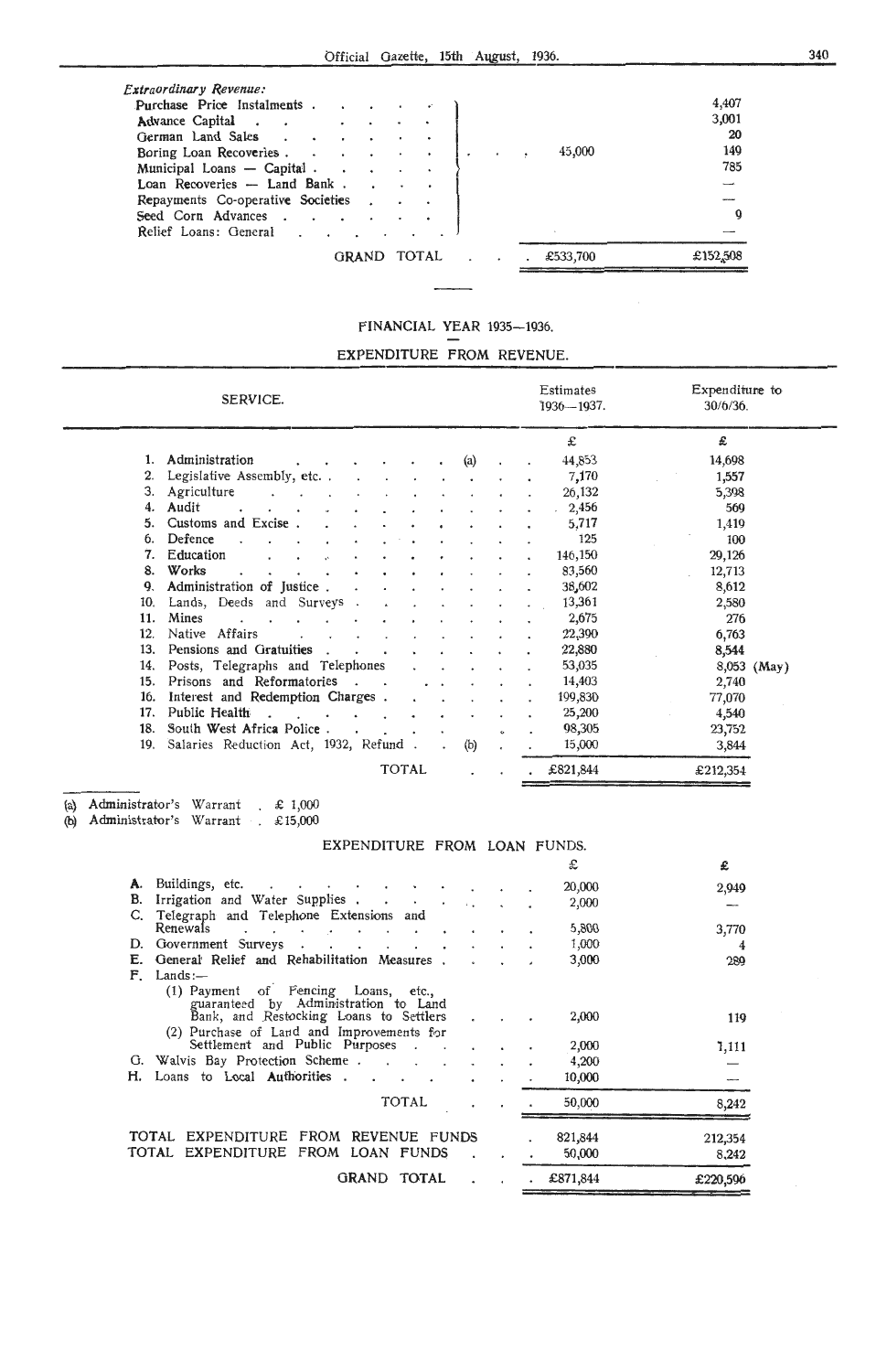# **Advertensies.**

# ADVERTEER IN DIE OFFISIELE KOERANT VAN SUIDWES-AFRIKA.

1. Die *Offisiële Koerant* sa' op die 1ste en 15de van elke maand verskyn; ingeval een van hierdie dae op 'n Sondag op Publieke Feesdag val, dan verskyn die *Offisiële* Koerant op die eersvolgende werkdag.

2. Advertensies wat in die *0//isii!le Koerant* geplaas moet word moet in die taal waarin hulle sal verskyn ingehandig word aan die kantoor van die Sekretaris vir Suidwes-Afrika (Kamer 46, Regerings-Geboue, Windhoek), nie later<br>**as 4.30 n.m.** op die neënde dag voor die datum van ver-<br>skyning van die *Offisiële Koerant* waarin die advertensies moet geplaas word nie.

3. Advertensies word in die Offisiële Koerant geplaas agter die offisiele gedeelte, of in 'n ekstra blad van die *K.oerant,* soos die Sekretaris mag goedvind.

4. Advertensies word in die *Offisiële Koerant* gepubli-<br>seer in die Engelse, Afrikaanse en Duitse tale; die nodige<br>vertalinge moet deur die adverteerder of sy agent gelewer word. Dit moet onthou word dat die Duitse teks van die Offisiële Koerant slegs 'n vertaling is, en nie die geoutoriseerde uitgawe is nie.

5. Slegs wetsadvertensies word aangeneem vir publikasie in die *Offisii!le Koerant,* en hulle is onderworpe aan die goedkeuring van die Sekretaris vir Suidwes-Afrika, wat die aanneming of verdere publikasie van 'n advertensie mag **weier.** 

6. Advertensies moet sover as moontlik op die masjien geskryf wees. Die manuskrip van advertensies moet slegs **op** een kant van die papier g,eskryf word, en aUe name moet duidelik wees; ingeval 'n naam ingevolge onduidelike hand**s**krif foutief gedruk word, dan kan die advertensies slegs dan weer gedruk word as die koste van 'n nuwe opneming betaal word.

7. Die jaarlikse intekengeld vir die Offisiële Koerant is 20/-, posvry in hierdie Gebied en die Unie van Suid-Afrika, verkrygbaar van die here John Meinert, Bpk., Posbus 56, Windhoek. Posgeld moet vooruit betaal word deur oorseese<br>intekenaars. Enkele eksemplare van die *Offisiële Koerant* is verkrygbaar of van die here John Meinert, Bpk., Posbus 56, Windhoek, of van die Sekretaris vir Suidwes-Afrika, teen die prys van 1/· per eksemplaar.

8. Die koste vir die opname van advertensies, beh'alwe die kennisgewings, wat in die volgende paragraaf genoem **is,** is teen die tarief van 7/6 per duim enkel kolom, en 15/- per duim dubbel kolom, herhalings teen half prys. (Gedeeltes van 'n duim moet as 'n volle duim bereken word.)

Kennisgewings aan krediteure en debiteure in die boedels van oorlede persone, en kennisgewings van eksekuteurs betreffende likwidasie-rekenings, wat vir inspeksie lê, word in skedule-vorm gepubliseer teen 12/- per boedel.

10. Geen advertensie sal geplaas word nie, tensy die koste vooruit betaal is. Tjeks, wissds, pos- of geldorders moet betaalbaar gemaak word aan die Sekretaris vir Suidwes-**Afrika.** 

# **Advertisements.**

# ADVERTISING IN THE OFFICIAL GAZETTE OF SOUTH WEST AFRICA.

1. The *Official Gazette* will he published on the 1st and 15th day of each month; in the event of either of those days falling on a Sunday or Public Holiday, the *Gazette* will be published on the next succeeding working day.

2. Advertisements for insertion in the *Gazette* must be delivered at the office of the Secretary for South West Africa (Room 46, Government Buildings, Windhoek) in the languages in which they are to be published, . not later than 4.30 p.m. on the *ninth* day before the date of pub/,iq1.tion of the Gazette in which they are to be inserted.

Advertisements will be inserted in the *Gazette* after the official matter or in a supplement to the *Gazette* at the discretion of the Secretary.

4. Advertisements will be published in the *Official Gazette* in the English, Dutch or German languages; the necessary translations must be furnished by the advertiser or his agent. It should be borne in mind however, that the German version of the *Gazette* is a translation only and not the authorised issue.

5. Only legal advertisements are acoepted for publication in the *Official Gazette*, and are subject to the approval of the Secretary for South West Africa, who can refuse to accept or decline further publication of any advertisement.

6. Advertisements should as far as possible be typewritten. Manuscript of advertisements should be written' on one side of the paper only, and all proper names plainly inscribed; in the event of any name being incorrectly printed as a result of indistinct writing, the advertisement can only be republished on payment of the cost of another insertion.

7. The Subscription for the *Official Gazette* is 20/· per annum, post free in this Territory and the Union of South Africa obtainable from Messrs. John Meinert Ltd., Box 56; Windhoek. Postage must be prepaid by Overseas subscribers. Single copies of the *Gazetle* may be obtained either from Messrs. John Meinert Ltd., Box 56, Windhoek, or from the Secretary for South West Africa at the price of 1/- per copy.

8. The charge for the insertion of advertisements other than the notices mentioned in the succeeding paragraph is at the rtae of 7/6 per inch single column and 15/- per inch double column, repeats half price. (Fractions of an inch to be reckoned an inch.)

9. Notices *to* Creditors and Debtors in the estates of deceased persons and notices of executors concerning liquidation accounts lying for inspection, are published in schedule form at 12/- per estate.

10. No advertisement will be inserted unless the charge is prepaid. Cheques, drafts, postal orders or money orders must be made payable to the Secretary for South West **Africa.** 

# NOTICE

is hereby given that fourteen days after publication hereof application will be made to the Magistrate of Gibeon at Mariental for the transfer from PETRUS DANIEL BOTES to WILLEM ALBERTUS ADRIAAN NEL of the following licences in respect of the businesses carried on on Erf No.  $4\widetilde{7},$ 3rd Avenue, Marfental, namely Restaurant keeper, Fresh Produce dealer and Motor Garage.

W. G. KIRSTEN, Attorney for the Parties.

# NOTICE

is hereby given that after 14 days from the date hereof application will be made to the Magistrate of Otjiwarongo for the transfer of the General Dealer's Licence of OTTO VINCK & CO. of Kalkfeld to JOHANN WEIHE.

OTTO VINCK.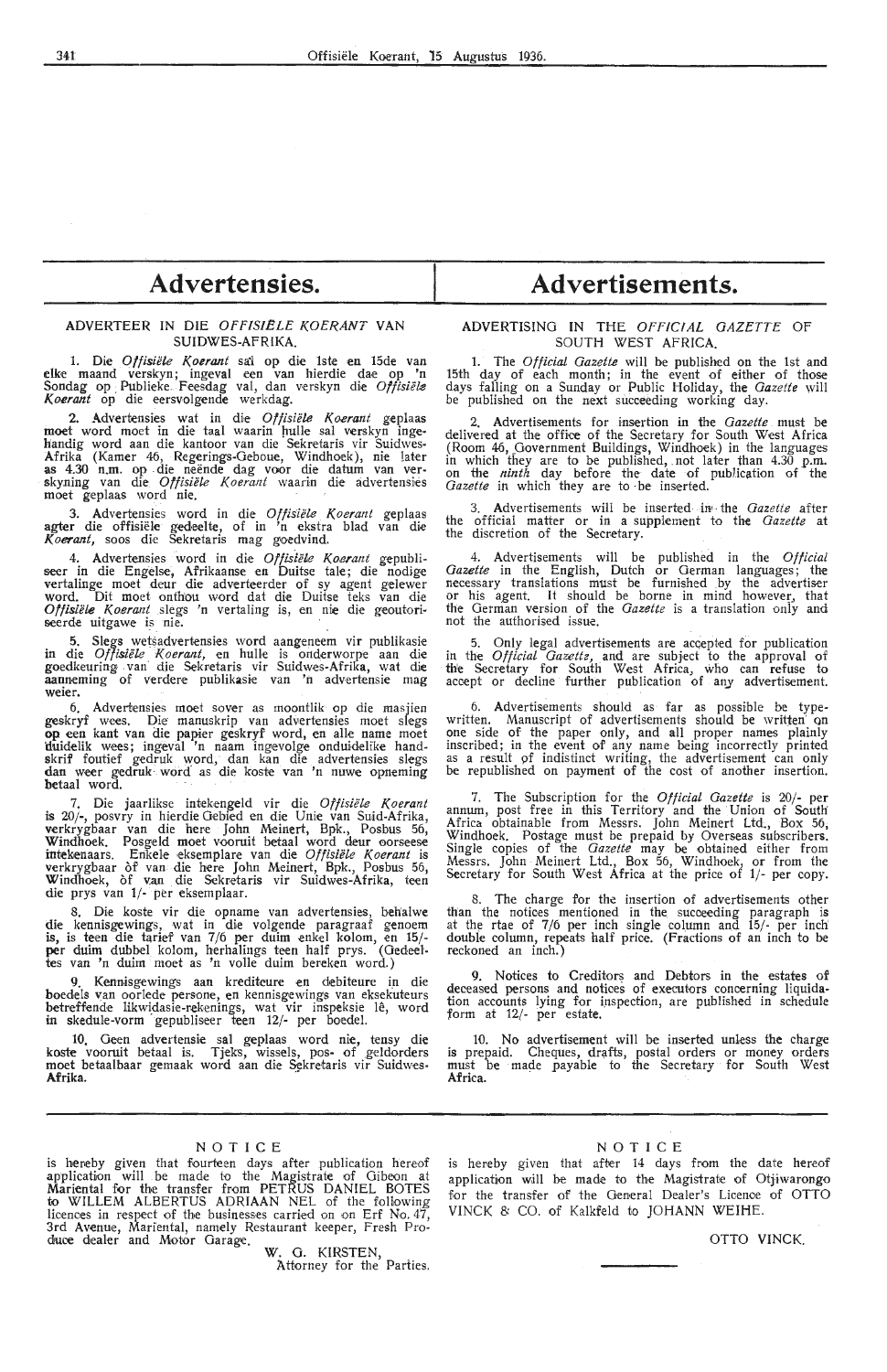KENNISGEWINO VAN KURATORS EN BOEDELBEREDDERAARS. lngevolge artikel *ses-en-neentig,* onderartikel (2) van die lrisolvensie-Ordonnansie 1928.

Kennis word hiermee gegee, dat die likwidasierekenings en state van distribusie of/en kontribusie in die boedels, vermeld in aangehegte Bylae, vir inspeksie deur skuldeisers in die vermelde kantore, gedurende 'n tydperk<br>van veertien dae of soveel langer, soos daarin vermeld, vanaf die datum, in die Bylae vermeld, of vanaf die

NOTICES OF TRUSTEES AND ASSIGNEES. Pursuant to Section *ninety-six,* Sub-section (2), of the Insolvency Ordinanoe, 1928.

Notice is hereby given that the liquidation accounts and plans of distribution or/and contribution in the Estates mentioned in the subjoined Schedule will lie open at the offices therein mentioned for a period of fourteen days, or<br>such longer period as is therein stated, from the date mentioned in the Schedule or from the date of publ whichever may be later, for inspection by creditors.<br> *Form: No. 6 / Form; No. 6.* BYLAE. -- SCHEDULE.

| No. van<br>Boedel<br>No. of | Naam en Beskrywing van Boedel<br>Name and Description of Estate                                                                                                            | Beskrywing<br>van Rekening<br>Description of Account   | Kantore waar Rekening vir<br>inspeksie sal lê<br>Offices at which Account<br>will lie open | Datum vanaf wan-<br>neer Rekening vir<br>inspeksie sal lê<br>Date from which<br>Account will lie<br>open |            |
|-----------------------------|----------------------------------------------------------------------------------------------------------------------------------------------------------------------------|--------------------------------------------------------|--------------------------------------------------------------------------------------------|----------------------------------------------------------------------------------------------------------|------------|
| Estate                      |                                                                                                                                                                            |                                                        | Meester<br>Master                                                                          | Magistraat<br>Magistrate                                                                                 | Van / From |
| 454                         | Assigned Estate of Nathan Gibbert<br>and Samuel Gibbert, trading as<br>hotel-keepers under the style of<br>Gibbert Brothers of Main Road,<br>Ceres C.P. and Tsumeb, S.W.A. | First and Final<br>Liquidation and<br>Distrib. Account | Windhoek                                                                                   | Grootfontein                                                                                             | 17/8/1936  |

# NOTICE OF REHABILITATION.

Notice is hereby given that application will be made in terms of Section 108 (2) (a) of Ordinance No. 7 of 1928 to the High Court of South' West Africa on Wednesday the 21st October, 1936, at 9 o'clock in the forenoon or as soon thereafter as Counsel can be heard, for the rehabilitation of DAVID HERCULES BOTHA, formerly a farmer of farm<br>RHEINAU, in the district of Otjiwarongo, whose Estate {No. 360 - Vol. 218.) was placed under sequestration by Order of the High Court of South' West Africa, dated the 16th February, 1932.

Dated at Windhoek, this 7th day of August, 1936.

LORENTZ & BONE,<br>
Applicant's Attorneys, Kaiser Str.,<br>Windhoek.

# NOTICE OF REHABILITATION

Notice is hereby given that application will be made in terms of Section  $10\overline{8}$  (2) (a) of Ordinance No. 7 of 1928 to the High Court of South West Africa on Monday the 26th day of October, 1936, at  $9 \text{ o}'$  clock in the forenoon or as soon thereafter as Counsel can be heard, for the rehabilitation of FREDERICK JOHANNES STRAUSS, a farmer of Tsaureb, District of Rehoboth, whose Estate (No. 357) was placed under sequestration by Order of the High Court of South West Africa, dated the 3rd day of February, 1932.

Dated at Windhoek, this 30th' day of July, 1936.

J. ORMAN, Applicant's Attorney. P.ost Street, Windhoek.

KENNISGEWINGS VAN KURATORS EN BOEDELBEREDDERAARS. Ingevolge artikels *veertig* en *een-en-veertig* van die Insolvensie-Ordonnansie 1928.

Hiermee word kennis gegee dat 'n byeenkoms van skuldeisers in die gesekwestreerde of afgestane Boedels, vermeld in die onderstaande Bylae op die datums, tye en plekke en vir die doeleindes daarin vermeld, gehou sal word. In Windhoek sal die byeenkomste voor die Meester en in ander plekke voor die Magistraat gehou word

NOTICES OF TRUSTEES AND ASSIGNEES. Pursuant to Sections *forty* and *forty-one* of the Insolvency Ordinance, 1928.

Notice is hereby given that a meeting of creditors will be held in the Sequestrated or Asstgned Estate mentioned in the subjoined Schedule on the dates, at the times and places, and for the purposes therein set forth. Meetings in Windhoek will be held before the Master; elsewhere they will be held before the Magistrate.<br> $\frac{BVIAE}{P} = \frac{SCHEDUIE}{P}$ .

*Form. No. 4. | Form. No. 4.* 

| No. van<br><b>B</b> oe del<br>No. of<br>Estate | Naam<br>Beskrywing<br>en<br>van Boedel<br>Description<br>Name<br>and<br>of Estate            | Of Boedel<br>Gesekwestreer<br>of Afgestaan is   Day, Date and Hour of Meeting  <br>Whether<br>Assigned or<br>Sequestrated | Dag, Datum en Uur van<br>Byeenkoms<br>$\text{Dag}/\text{Day}$ | Datum<br>Date | Uur<br>Hour | Plek van<br>Byeenkoms<br>Place of<br>Meeting | Doel van Byeenkoms<br>Object of Meeting                                                                                                |
|------------------------------------------------|----------------------------------------------------------------------------------------------|---------------------------------------------------------------------------------------------------------------------------|---------------------------------------------------------------|---------------|-------------|----------------------------------------------|----------------------------------------------------------------------------------------------------------------------------------------|
| 459                                            | Reinhard Heinrich Adalbert<br>Schneider, a farmer of<br>Okosongomingo, distr.<br>Otiiwarongo | Assigned                                                                                                                  | Tuesdav                                                       | 1/9/36        | 10 a.m.     | Windhoek                                     | To consider an extension<br>of the period within<br>which comprise by the<br>Assignor is to be effected.<br>& to prove further claims. |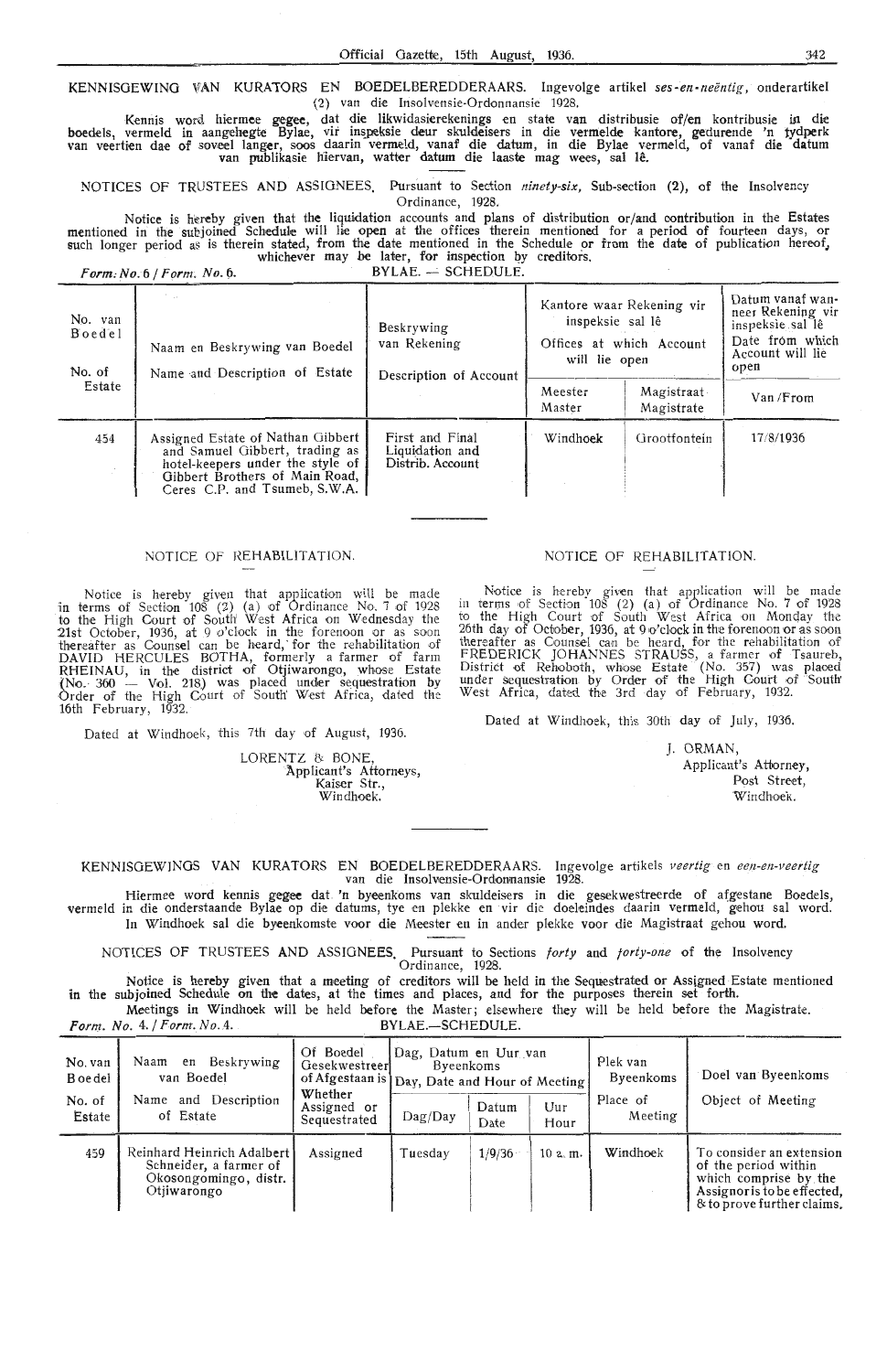KENNISGEWINGS VAN DIE MEESTER. Ingevolge artiekel *sestien,* onderartiekel (3), en artiekel *neen-en-dertig,* onderartiekel (1) van die Insolvensie Ordonnansie 1928.

Aangesien die Boedels, in die hierondervermelde Bylae kragtens Bevel van die Hooggeregshof van Suidwes-Afrika gesekwestreer is, word hiermee kennis gegee dat 'n eerste byeenkoms van skuldeisers in die vermelde Boedels op di**e** datums en tye en plekke, vermeld in die Bylae, vir die bewys van vorderings en die verkiesing van 'n kurator gehou sal word. In Windhoek sal die byeenkomste voor die Meester gehou word; in ander plek'ke voor die Magistraat.

**J. M. M.** COMMAILLE,

*Meester van die Hooggeregshof van S.W.-Afrika.* 

MASTER'S NOTICES. Pursuant to Section *sixteen,* Sub-section (3), and Section *thirty-nine,* Sub-section (1), of the Insolvency Ordinance, 1928.

The Estates mentioned in the subjoined Schedule having been placed under sequestration by Order of the High Court of South West Africa, notice is hereby given that a first meeting of creditors will be held in the said Estates on<br>the dates and at the times and places mentioned in the Schedule for the proof of claims and for the e Meetings in Windhoek will be held before the Master; elsewhere they will be held before the Magistrate.

**J. M. M.** COMMAILLE, *Master of the High Court of S,uth West Africa. Form. No.* 2. */ Form.No.* 2. BYLAE.-SCHEDULE.

| $L$ <i>UTIIL, IVU, 2, 1 L UTIIL, IVU, 2,</i> |                                                              | <u> DILAL. – SUILDULL,</u>                                                                                                  |                                       |                                                                  |                       |          |                  |
|----------------------------------------------|--------------------------------------------------------------|-----------------------------------------------------------------------------------------------------------------------------|---------------------------------------|------------------------------------------------------------------|-----------------------|----------|------------------|
| No. van<br>B oe del                          | en Beskrywing<br>Naam<br>van Boedel                          | Datum waarop en Afdeling van Hof<br>waardeur Bevel gegee is<br>Date upon which and Division of Court<br>by which Order made |                                       | Dag, Datum van Uur en Byeenkoms<br>Day, Date and Hour of Meeting | Plek<br>van Byeenkoms |          |                  |
| No. of<br>Estate                             | and Description<br>Name<br>of Estate                         | Datum v. Bevel<br>Date of Order                                                                                             | Afdeling van Hof<br>Division of Court | Daq/Dav                                                          | Datum/Date            | Uur/Hour | Place of Meeting |
| 464                                          | Gabriel Petrus Louw,<br>Butcher of Stuebel Str.,<br>Windhoek | 20/7/36                                                                                                                     | Windhoek                              | Wednes-<br>day                                                   | 26/8/36               | 10a.m.   | Windhoek         |

### **NOTICE**

Notice is hereby given that 14 days from date hereof application will be made to the Magistrate of Omaruru for the transfer of the General Dealer's Licence of ROBERT SCHURIG trading as a General Dealer on Erven Nos. 118, 119 and 120 of Omaruru to HOWALDT & VOLLMER (PTY)

LIMITED,<br>and to the Magistrate of Swakopmund for the transfer of the General Dealer's Licence of ROBERT SCHURIO trading as a Gen,eral Dealer on Erven Nos. 683, 685 and 686 of Walvis Bay to HOWALDT 8: VOLLMER (PTY) LIMITED,

and to the Magistrate of Swakopmund for the transfer-<br>of the General Dealer's Licence of ROBERT SCHURIG trading as a General Dealer on Erven Nos. 284, portions **A**  and B of 286, 287, 289 and portions **<sup>A</sup>**and B of 290 to:· HOWALDT & VOLLMER (PTY) LIMITED.

> Dr. GUMPRECHT & RIESLE, Attorney's for the Parties,, P.O. Box 25, Swakopmund.

# VERKIESINO **VAN** EKSEKUTEURS EN VOOGDE.

Aangesien die Boedels van die persone, vermeld in die aangehegte lys, nie verteenwoordig is nie, word hier-<br>mee kennis gegee aan die nagelate eggenoot (as daar een is) erfgename, legatarisse en skuldeisers, en—in gevalle w lende boedels op die vermelde tye, datums en plekke gehou sal word vir die doe! om 'n persoon Qf persone **te**  kies vir goedkeuring van die Meester van die Hooggeregshof van Suidwes-Afrika as geskik en bekwaam om deur hom as eksekuteurs of voogde, soos die geval mag wees, aangestel te word. Byeenkomste te Windhoek word voor die Meester, en in ander plekke voor die Magistraat, gehou.<br>
J. M. M. COMMAILLE,

*Meester van die Hooggeregshof van S.W.-Afrika.* 

### ELECTION OF EXECUTORS AND TUTORS.

The Estates of the persons mentioned in the attached schedule being unrepresented, notice is hereby given to<br>the surviving spouse (if any), next-of-kin, legatees, and creditors, and—in cases where the meeting is convened f election of Tutors-to the paternal and maternal relatives of the minors, and to all others whom these presents may concern, that meetings will be held in the several Estates at the times, dates, and places specified for the purpose of selecting some person or persons for approval by the Master of the High Court of South West Africa as fit and proper to be by him appointed Executors or Tutors, as the case may be. Meetings at Windhoek will be held before the Master, and in other places before the Magistrate. **I. A. M. COMMAILLE, Master** *of the High Court of South West Africa.* 

|                                                                         |                                                                       |                            |                      | BYLAE.-SCHEDULE.                                           |                                                              |                                              |                                                                                              |
|-------------------------------------------------------------------------|-----------------------------------------------------------------------|----------------------------|----------------------|------------------------------------------------------------|--------------------------------------------------------------|----------------------------------------------|----------------------------------------------------------------------------------------------|
| Geregistr.<br>Nommer<br>van Boedel<br>Regisiered<br>Number<br>of Estate | Naam van Oorledene<br>Famielienaam<br>Name of the Deceased<br>Surname | Voornaam<br>Christian Name | Beroep<br>Occupation | Datum en plek<br>van oorlyde<br>Date and Place<br>of Death | Datum en tyd<br>van byeenkoms<br>Date and Time<br>of Meeting | Plek van<br>byeenkoms<br>Place<br>of Meeting | <b>Byeenkoms</b><br>belê vir ver-<br>kiesing van<br>Meeting Con-<br>vened for<br>election of |
| 1878                                                                    | Schlueter                                                             | Wilhelm                    | Farmer               | $14/4/36$ at<br>Swakopmund                                 | Friday,<br>$28/8/36$ at<br>10a.m.                            | Kalkfeld                                     | Executor<br>Dative                                                                           |
| 1923                                                                    | Arendt                                                                | Hermann Andreas<br>Wilhelm | Blacksmith           | $3'8/36$ at<br>Windhoek                                    | Tuesdav.<br>$25/8/36$ at<br>10 a.m.                          | Windhoek                                     | do.                                                                                          |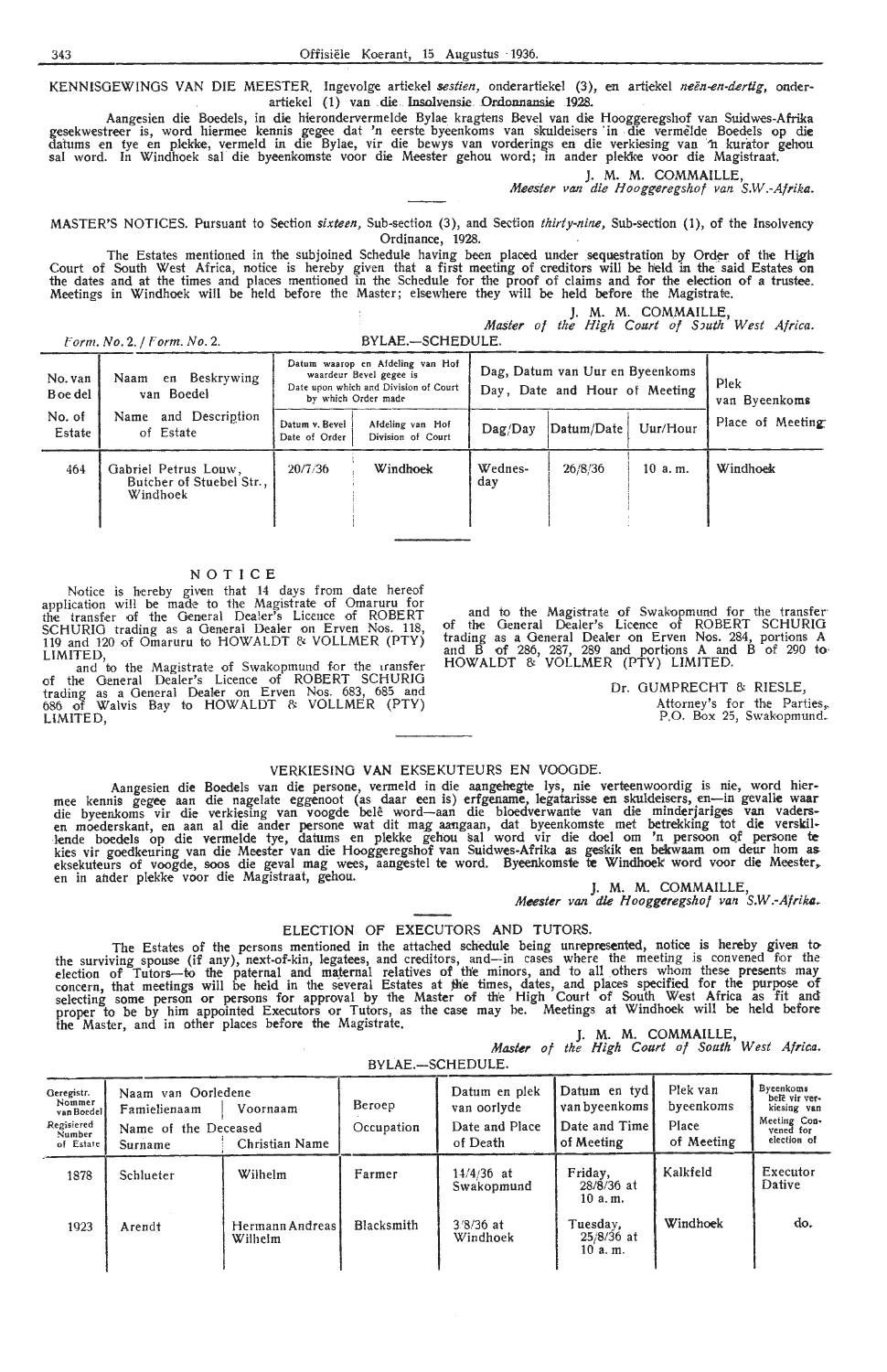KENNISGEWING AAN SKULDEISERS EN SKULDENAARS. BOEDELS VAN OORLEDE PERSONE. Artikel 46, Wet No. 24 van 1913, soos toegepas op Suidwes-Afrika.

Skuldeisers en skuldenaars in die Boedels wat vermeld is in bygaande Bylae word versoek om hul vorderings in te lewer en hul skulde te betaal by die kantore van die betrokke Eksekuteurs binne die gemelde tydperke, vanaf die datum van publikasie hiervan.

NOTICE TO CREDITORS AND DEBTORS. ESTATES OF DECEASED PERSONS. Section 46, Act No. 24 of 1913, as applied to South West Africa.

Creditors and Debtors in the Estates specified in the annexed Schedule are called upon to lodge their claims with and pay their debts to the Executors concerned within the stated periods calculated from the date of publication hereof. BYLAE.—SCHEDULE.

| Boedel No.<br>Estate No. | BOEDEL VAN WYLE<br>ESTATE LATE                            | Binne 'n tydperk van<br>Within a period of | Naam en Adres van Eksekuteur of<br>gemagtigde Agent<br>Name and Address of Executor or<br>authorized Agent |
|--------------------------|-----------------------------------------------------------|--------------------------------------------|------------------------------------------------------------------------------------------------------------|
| 1824                     | Carl Adolph Erwin Ossmann                                 | 21 days                                    | P. R. v. d. Made, Executor Dative,<br>c/o J. Orman, Box 26, Windhoek.                                      |
| 1847                     | Anna Asta Gruhn                                           | 30 days                                    | W. G. Kirsten, P.O. Box 13,<br>Mariental, Agent for Executor.                                              |
| 1860                     | Hans Albrecht Richard Friedrich Gravenstein               | 21 days                                    | W. Conradi, Goab, Post Otavi.                                                                              |
| 1867                     | Jacobus Johannes Snyman                                   | 21 daë                                     | W. G. Kirsten,<br>Agent vir Eksekutriese.                                                                  |
| 1892                     | Joseph Mann                                               | 21 days                                    | $\vert$ . H. Rathbone, Box 43.<br>Grootfontein.                                                            |
| 1895                     | Ulla Bertha Carla Luise Adolfine Ossmann<br>born Lagemann | 21 days                                    | P. R. v. d. Made, Executor Dative,<br>$c/O$ J. Orman, Box 26, Windhoek.                                    |
| 1911                     | Gert Johannes Jurgens Myburgh                             | 21 daë                                     | M. A. Myburgh, Okoronjona,<br>Pos Kalkfeld.                                                                |
| 1920                     | Heinrich Wohlgemuth                                       | 30 days                                    | F. H. Waldron, Agent for Executrix<br>Testamentary, P.O. Box 28,<br>Omaruru.                               |
| 1921                     | Manlius Gabrielsen<br>Ole                                 | $21$ daë                                   | M. M. Gabrielsen, p/a Posbus 501,<br>Windhoek.                                                             |

### S.A.S. & H.

TENDERS word gevra vir arbeid alleen in die bou van die volgende standaard tiepe huise :-

| $Op$ Windhoek:  | 7 Tiepe P. 95.                      |                                 |  |  |
|-----------------|-------------------------------------|---------------------------------|--|--|
| $Op$ Windhoek:  | 4 Tiepe P. 96.                      |                                 |  |  |
| $Op$ Windhoek:  | 5 Tiepe P.97.                       |                                 |  |  |
| $Op$ Windhoek:  | 1 Tiepe P. 300/P/125.               |                                 |  |  |
| Op Usakos:      | 3 Tiepe P. 95.                      |                                 |  |  |
| Op Usakos:      | 1 Tiepe P. 96.                      |                                 |  |  |
| Op Omitara:     | 1 Tiepe P. 96.                      |                                 |  |  |
| Op Mariental:   | 1 Tiepe P. 95.                      |                                 |  |  |
| Op Otjiwarongo: | 2 Tiepe P. 95.                      |                                 |  |  |
| Op Luderitz:    | 2 Tiepe P. 96.                      |                                 |  |  |
| Op Gawachab:    | 1 Tiepe P. 95.                      |                                 |  |  |
| $Op$ Aus:       | 2 Tiepe P. 95.                      |                                 |  |  |
| Op Kalkfontein: | 1 Tiepe P. 95.                      |                                 |  |  |
| $Op$ Windhoek:  | Afbreek van 4 geboue bestaande uit  |                                 |  |  |
|                 |                                     | 7 huise met buitehuise en ver-  |  |  |
|                 |                                     | wydering van afval en skoonmaak |  |  |
|                 |                                     | van bouterreine.                |  |  |
| Op Luderitz:    | Afbreek van 2 huise met buitegeboue |                                 |  |  |
|                 |                                     | en verwydering van afval en     |  |  |
|                 |                                     | skoonmaak van bouterreine.      |  |  |

Planne en Spesifikasies met Tender Vorms en alle besonderhede kan verkry word van die Distriksingenieur, Upington, en die Afdelingsbestuurder, S.A.S. & H., Windhoek, op deposito van £3.3.0 per elke set, welke bedrag op ontvangs van 'n bona fide tender en terugkeer van die sette Planne, Spesifikasies en Tender Vorms, terug betaal word.

Tenders moet in geseelde koeverte, gemerk "Tenders vir huise, Windhoek, Usakos, Omitara, Mariental, Otjiwarongo, Luderitz, Oawachab, Aus, Kalkfontein", gelewer word, geaddresseer aan die Voorsitter, Onder-Tenderraad S.A.S. & H., Posbus 305, Windhoek, en moet ontvang word nie later dan 1 n.m. op Maandag, 7 September 1936.

Die Administrasie verbind horn nie om die laagste of enige tender aan te neem nie.

R. S. PARSONS, Afdelingshestuurder.

### S.A.R. & H.

TENDERS are invited for labour only in the erection of the following standard type houses: $-$ 

| At Windhoek:    | 7 Type P.95.                         |
|-----------------|--------------------------------------|
| At Windhoek:    | 4 Type P. 96.                        |
| At Windhoek:    | 5 Type P. 97.                        |
| At Windhoek:    | 1 Type P. 300/P/125.                 |
| At Usakos:      | 3 Type P. 95.                        |
| At Usakos:      | 1 Type P.96.                         |
| At Omitara:     | 1 Type P.96.                         |
| At Mariental:   | 1 Type P. 95.                        |
| At Otiiwarongo: | 2 Type P.95.                         |
| At Luderitz:    | 2 Type P. 96.                        |
| At Gawachab:    | 1 Type P.95.                         |
| At Aus:         | 2 Type P.95.                         |
| At Kalkfontein: | 1 Type $P.95$ .                      |
| At Windhoek:    | Demolition of 4 buildings comprising |
|                 | 7 houses with outhouses and the      |
|                 | clearing of the sites.               |
| At Luderitz:    | Demolition of 2 houses with out-     |
|                 | houses and the clearing of the       |
|                 | sites.                               |

Plans and Specifications with Tender Forms and all information can be obtained from the District Engineer, Upington, and the System Manager, S.A.R. & **H.,** Wi1ndhoek, on a deposit of £3.3.0 for ·each set, which amount will **be**  refunded on receipt of a bona fide tender and return **of**  the sets of Plans, Specifications and Tender Forms.

Tenders are to be submitted in sealed envelopes marked "Tenders for Houses ,Windhoek, Usakos, Omitara, Mariental, Otjiwarongo, Luderitz, Gawachab, Aus, Kalkfontein", and are<br>to be addressed to the Chairman, Subsidiary Tender Board, S.A.R. & H., P.O. Box 305, Windhoek, and are to be received not later than 1 p.m. on Monday, the 7th September, 1936.

The Administration does not bind itself to accept the lowest or any tender.

> R. S. PARSONS, System Manager.